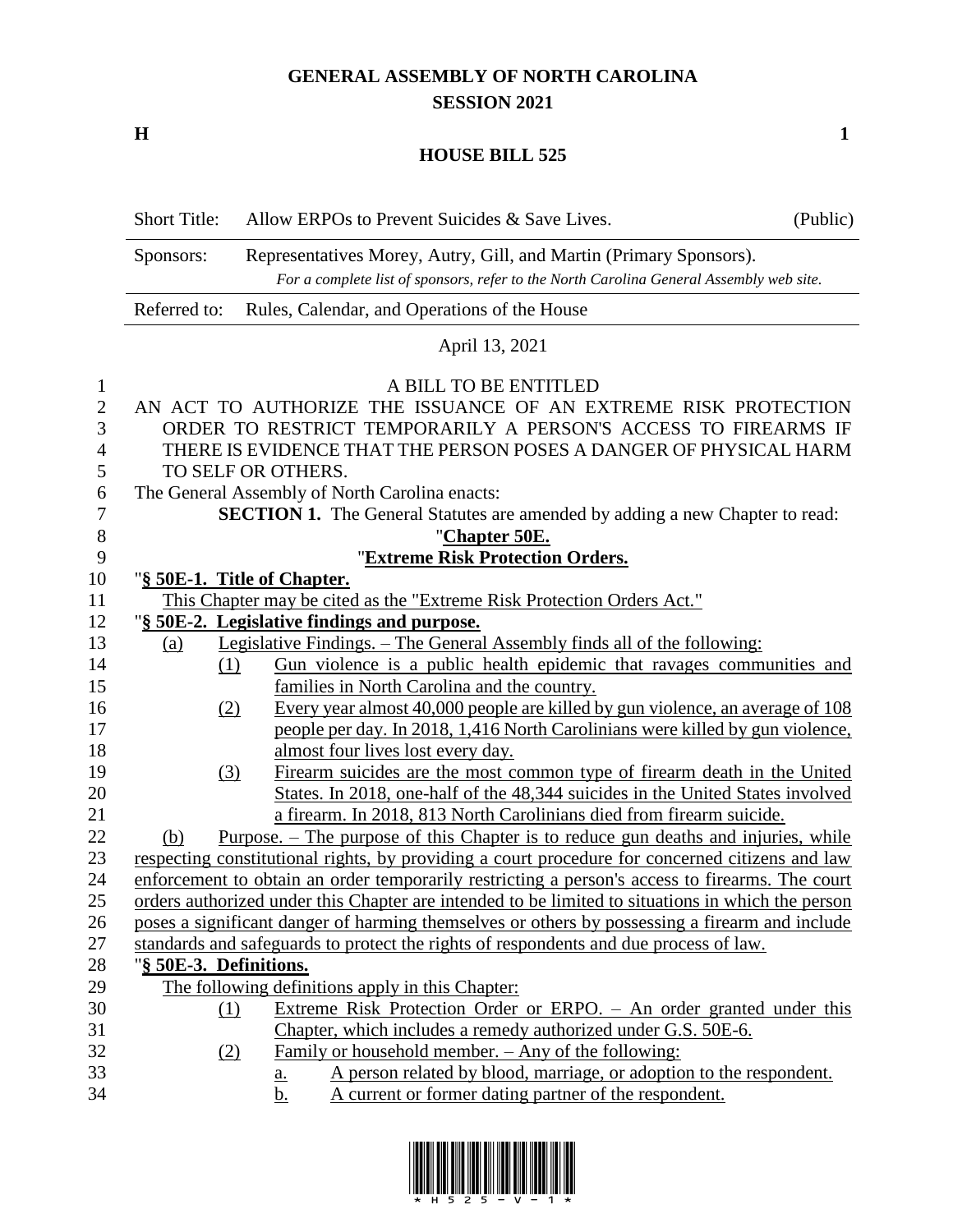|            |            | <b>General Assembly Of North Carolina</b>                                                                                        | <b>Session 2021</b> |
|------------|------------|----------------------------------------------------------------------------------------------------------------------------------|---------------------|
|            |            | A person who has a child in common with the respondent, regardless<br>$\underline{c}$ .                                          |                     |
|            |            | of whether the person has been married to the respondent or has lived                                                            |                     |
|            |            | together with the respondent at any time.                                                                                        |                     |
|            |            | A domestic partner of the respondent.<br><u>d.</u>                                                                               |                     |
|            |            | A person who has a biological or legal parent-child relationship with<br>e.                                                      |                     |
|            |            | the respondent, including stepparents, stepchildren, grandparents, and                                                           |                     |
|            |            | grandchildren.                                                                                                                   |                     |
|            |            | f.<br>A person who is acting or has acted as the respondent's legal guardian.                                                    |                     |
|            | (3)        | Firearm. – Any weapon, including a starter gun, which will or is designed to                                                     |                     |
|            |            | or may readily be converted to expel a projectile by the action of an explosive.                                                 |                     |
|            |            | or its frame or receiver.                                                                                                        |                     |
|            | (4)        | <u> Petitioner. – The person who petitions for an ERPO under this Chapter.</u>                                                   |                     |
|            | (5)        | Respondent. – The person who is identified as the respondent in a petition                                                       |                     |
|            |            | filed under this Chapter.                                                                                                        |                     |
|            |            | "§ 50E-4. Commencement of action.                                                                                                |                     |
| <u>(a)</u> |            | Petition. – Any of the following may file a verified petition in district court for an                                           |                     |
| ERPO:      |            |                                                                                                                                  |                     |
|            | (1)        | A family or household member.                                                                                                    |                     |
|            | (2)        | A current or former spouse or dating partner.                                                                                    |                     |
|            | (3)<br>(4) | A law enforcement officer or agency.                                                                                             |                     |
| (b)        |            | A health care provider.<br>Filing Location. $- A$ petition for an ERPO under this Chapter may be filed in any                    |                     |
|            |            | county permitted under G.S. 1-82.                                                                                                |                     |
| (c)        |            | <u>Required Information in Petition. – A petition for an ERPO under this Chapter shall</u>                                       |                     |
|            |            | include all of the following:                                                                                                    |                     |
|            | (1)        | An allegation that the respondent poses a danger of physical harm to self or                                                     |                     |
|            |            | others by having in his or her care, custody, possession, ownership, or control                                                  |                     |
|            |            | a firearm. If the petitioner is seeking an ex parte ERPO, the petition shall                                                     |                     |
|            |            | include an allegation that the respondent poses an imminent danger of physical                                                   |                     |
|            |            | harm to self or others by having in his or her care, custody, possession,                                                        |                     |
|            |            | ownership, or control a firearm. The allegation required under this subdivision                                                  |                     |
|            |            | shall include facts to support the allegation.                                                                                   |                     |
|            | (2)        | An identification, to the best of the petitioner's knowledge, of the number,                                                     |                     |
|            |            | types, and locations of firearms under the respondent's custody or control.                                                      |                     |
|            | (3)        | An identification of any existing protection order under State law governing                                                     |                     |
|            |            | the respondent.                                                                                                                  |                     |
|            | (4)        | An identification of any pending lawsuits, complaints, petitions, or other<br>actions between the petitioner and the respondent. |                     |
| (d)        |            | Verification of Terms of Existing Orders. – The clerk of court shall verify the terms                                            |                     |
|            |            | of any existing protection orders governing the petitioner and respondent. The court shall not                                   |                     |
|            |            | delay granting relief because of the existence of a pending action between the petitioner and                                    |                     |
|            |            | respondent or the necessity of verifying the terms of an existing protection order. A petition for                               |                     |
|            |            | an ERPO under this Chapter may be granted whether or not there is a pending action between                                       |                     |
|            |            | the petitioner and the respondent.                                                                                               |                     |
| (e)        |            | Nondisclosure of Address. - A petitioner with a current and valid Address                                                        |                     |
|            |            | Confidentiality Program authorization card issued pursuant to the provisions of Chapter 15C of                                   |                     |
|            |            | the General Statutes may use the substitute address designated by the Address Confidentiality                                    |                     |
|            |            | <u>Program when filing with the court any document required under this Chapter. If a petitioner</u>                              |                     |
|            |            | does not have a current and valid Address Confidentiality Program authorization card, but                                        |                     |
|            |            | submits to the court a copy of a protective order without attachments, if any, issued to the                                     |                     |
|            |            | petitioner under G.S. 50B-3 or a lawful order of any court of competent jurisdiction restricting                                 |                     |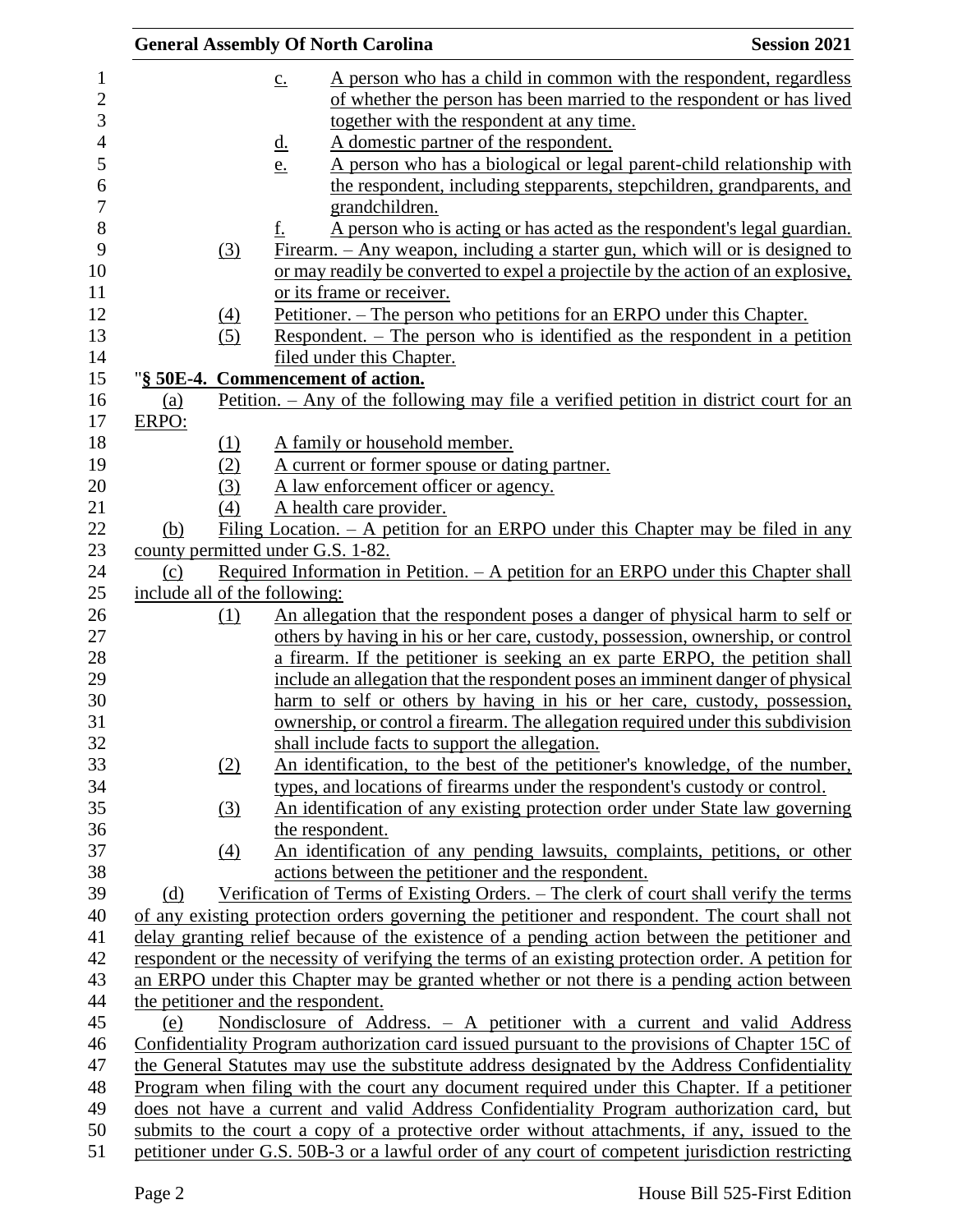### **General Assembly Of North Carolina Session 2021**  the access or contact of one or more persons with the petitioner, accompanied by a signed statement that the petitioner has good reason to believe that the physical safety of the petitioner or a member of the petitioner's family residing with the petitioner would be jeopardized if the petitioner's address were open to public inspection, that petitioner's address shall be kept confidential. (f) Court Costs and Attorneys' Fees. – No court costs or attorneys' fees shall be assessed for the filing or service of the petition, or the service of any ERPOs, except as provided in G.S. 1A-1, Rule 11. (g) Electronic Filing. – All documents filed, issued, registered, or served in an action 10 under this Chapter relating to an ERPO may be filed electronically. (h) Report. – Beginning December 1, 2022, and occurring annually thereafter, the Administrative Office of the Courts shall submit a report to the Joint Legislative Oversight Committee on Justice and Public Safety and the Fiscal Research Division that includes all of the following information: (1) The number of petitions filed under this Chapter during the prior calendar year. (2) The number of ex parte ERPOs issued during the prior calendar year. (3) The number of ex parte ERPOs the courts declined to issue during the prior calendar year, and justification for why each was declined. 20 (4) The number of full ERPOs issued during the prior calendar year. (5) The number of full ERPOs the courts declined to issue during the prior calendar year, and justification for why each was declined. "**§ 50E-5. Process.** (a) Summons Required. – Except as otherwise provided in G.S. 50E-8, a petition for an ERPO requires that a summons be issued and served not later than five days prior to the date set 26 for the full ERPO hearing. Attachments to the summons shall include the petition for any ERPO, any ex parte ERPO that has been issued and the notice of hearing on the ex parte ERPO, and a description of what an ERPO is. (b) Service of the Summons and Attachments. – The clerk of court shall effect service of the summons and any attachments through the appropriate law enforcement agency where the respondent is to be served. "**§ 50E-6. ERPO requirements; remedy; mental health or chemical dependency evaluation.** (a) Required Information in ERPO. – An ERPO issued under this Chapter shall include all of the following: (1) A statement of the grounds supporting issuance of the ERPO. (2) The date and time the ERPO was issued. (3) The date and time the ERPO expires. (4) Whether a mental health evaluation or chemical dependency evaluation of the respondent is required. (5) The address of the court in which any responsive pleading may be filed. (6) A description of the requirements for relinquishment and retrieval of any firearms, ammunition, permits to purchase firearms, and permits to carry concealed firearms that are in the care, custody, ownership, or control of the respondent. (7) A description of the process for seeking termination of the ERPO. (8) A statement that a violation of the ERPO is punishable as a Class A1 misdemeanor. (b) Remedy Granted. – Upon issuance of an ERPO, including an ex parte ERPO, the court shall order the respondent to surrender to the sheriff all firearms, ammunition, permits to purchase firearms, and permits to carry concealed firearms that are in the care, custody, possession, ownership, or control of the respondent.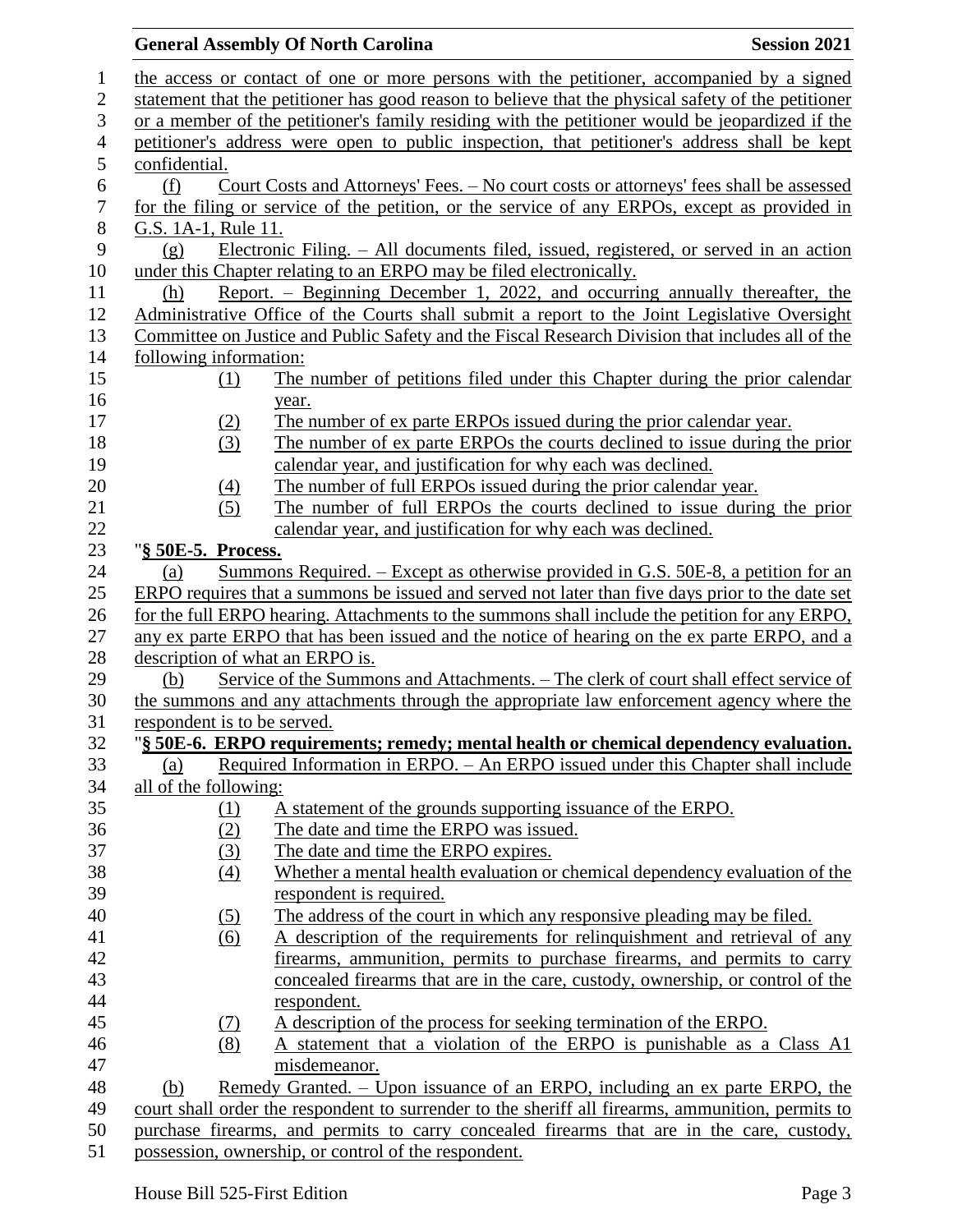|                                 |                   | <b>General Assembly Of North Carolina</b>                                                      | <b>Session 2021</b> |
|---------------------------------|-------------------|------------------------------------------------------------------------------------------------|---------------------|
| (c)                             |                   | Mental Health or Chemical Dependency Evaluation. – During a hearing for issuance               |                     |
|                                 |                   | of an ERPO, the court shall consider whether a mental health evaluation or chemical dependency |                     |
|                                 |                   | evaluation of the respondent is appropriate and may order the respondent to undergo evaluation |                     |
| if appropriate.                 |                   |                                                                                                |                     |
|                                 |                   | "§ 50E-7. Hearing and issuance of a full Extreme Risk Protection Order.                        |                     |
| (a)                             |                   | Hearing. $- A$ court shall hold a hearing on a petition for a full ERPO no later than 10       |                     |
|                                 |                   | days from either of the following dates:                                                       |                     |
|                                 | (1)               | If an ex parte ERPO has been issued, the date the ex parte ERPO was issued.                    |                     |
|                                 | (2)               | If subdivision (1) of this subsection does not apply, the date the petition for a              |                     |
|                                 |                   | full ERPO was filed with the court.                                                            |                     |
|                                 |                   | A continuance shall be limited to one extension of no more than 10 days unless all parties     |                     |
| consent or good cause is shown. |                   |                                                                                                |                     |
| (b)                             |                   | <u>Order. – A court may issue a full ERPO if all of the following requirements are met:</u>    |                     |
|                                 | (1)               | The court finds by a preponderance of the evidence that the respondent poses                   |                     |
|                                 |                   | a danger of causing physical harm to self or others by having in his or her                    |                     |
|                                 |                   | custody a firearm. In determining whether the requirement set forth in this                    |                     |
|                                 |                   | subdivision is met, the court may consider any relevant evidence, including,                   |                     |
|                                 |                   | but not limited to, any of the following:                                                      |                     |
|                                 | $\underline{a}$ . | A recent act or threat of violence by the respondent against himself,                          |                     |
|                                 |                   | herself, or others, whether or not the violence or threat of violence                          |                     |
|                                 |                   | involves a firearm.                                                                            |                     |
|                                 | <u>b.</u>         | An act or threat of violence by the respondent within the past 12                              |                     |
|                                 |                   | months, including, but not limited to, acts or threats of violence by the                      |                     |
|                                 |                   | respondent against himself, herself, or others.                                                |                     |
|                                 | $\underline{C}$ . | Evidence of the respondent being seriously mentally ill or having                              |                     |
|                                 |                   | recurring mental health issues.                                                                |                     |
|                                 | <u>d.</u>         | A violation by the respondent of an order issued under Chapter 50B,                            |                     |
|                                 |                   | 50C, or 50D of the General Statutes.                                                           |                     |
|                                 |                   | A previous or existing ERPO issued against the respondent.                                     |                     |
|                                 | $\frac{e}{f}$     | A violation of a previous or existing ERPO issued against the                                  |                     |
|                                 |                   | respondent.                                                                                    |                     |
|                                 | g.                | Whether the respondent, in this State or any other state, has been                             |                     |
|                                 |                   | convicted of, had adjudication withheld on, or pled nolo contendere to                         |                     |
|                                 |                   | a crime that constitutes domestic violence as defined in G.S. 50B-1.                           |                     |
|                                 | <u>h.</u>         | Whether the respondent has used, or has threatened to use, against                             |                     |
|                                 |                   | himself, herself, or others, any weapons.                                                      |                     |
|                                 | <u>i.</u>         | The unlawful or reckless use, display, or brandishing of a firearm by                          |                     |
|                                 |                   | the respondent.                                                                                |                     |
|                                 | j.                | The recurring use of, or threat to use, physical force by the respondent                       |                     |
|                                 |                   | against another person or the respondent stalking another person.                              |                     |
|                                 | <u>k.</u>         | Whether the respondent, in this State or any other state, has been                             |                     |
|                                 |                   | arrested for, convicted of, had adjudication withheld on, or pled nolo                         |                     |
|                                 |                   | contendere to a crime involving violence or a threat of violence.                              |                     |
|                                 | <u>l.</u>         | Corroborated evidence of the abuse of controlled substances or alcohol                         |                     |
|                                 |                   | by the respondent.                                                                             |                     |
|                                 | m.                | Evidence of recent acquisition of firearms or ammunition by the                                |                     |
|                                 |                   | respondent.                                                                                    |                     |
|                                 | <u>n.</u>         | Any relevant information from family and household members                                     |                     |
|                                 |                   | concerning the respondent.                                                                     |                     |
|                                 | $\underline{0}$ . | Witness testimony, taken while the witness is under oath, relating to                          |                     |
|                                 |                   | the matter before the court.                                                                   |                     |
|                                 |                   |                                                                                                |                     |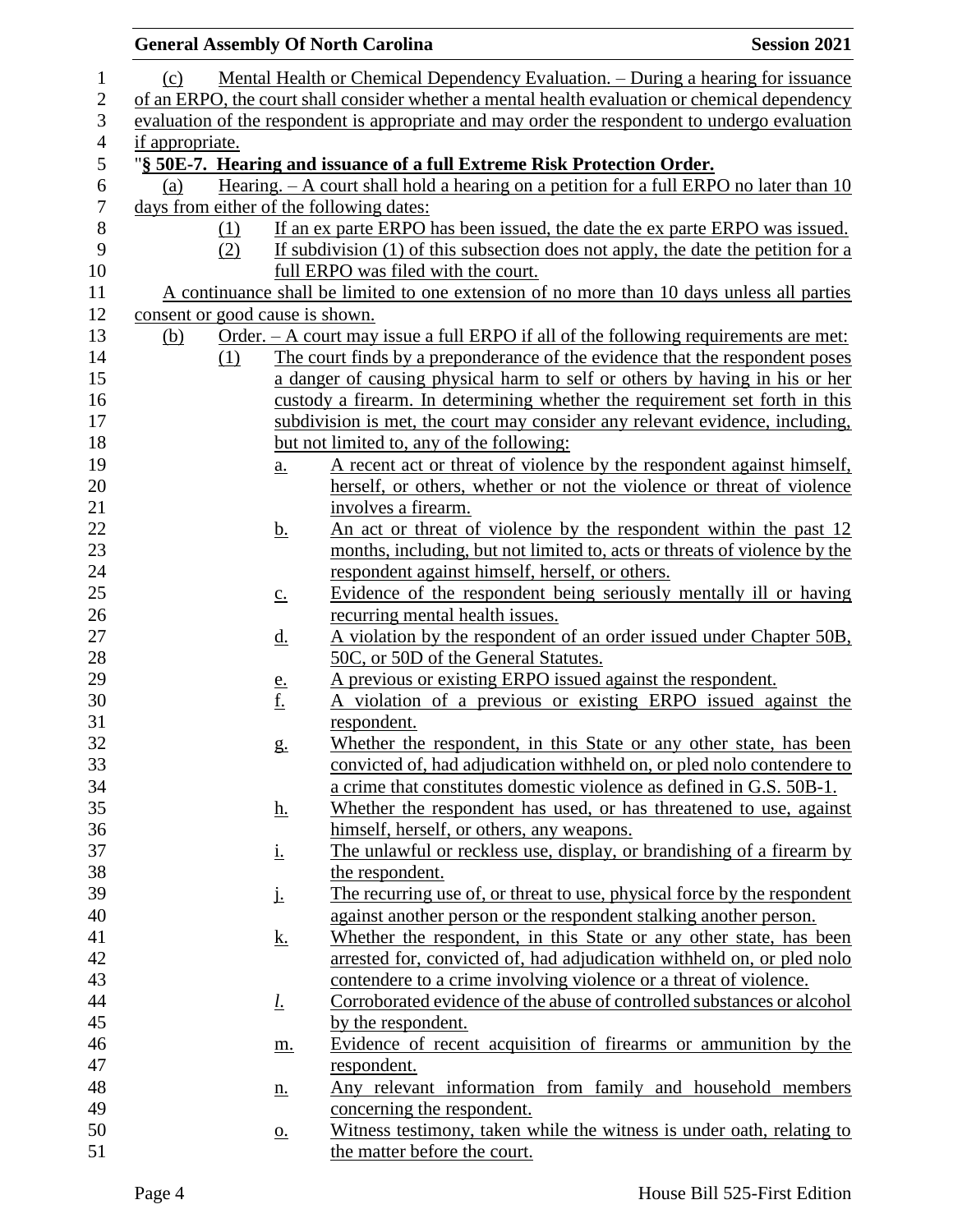|                            | <b>General Assembly Of North Carolina</b>                                                                                                                                                  | <b>Session 2021</b> |
|----------------------------|--------------------------------------------------------------------------------------------------------------------------------------------------------------------------------------------|---------------------|
| (2)                        | Process was served on the respondent in accordance with the requirements of                                                                                                                |                     |
|                            | this Article.                                                                                                                                                                              |                     |
| (3)                        | Notice of hearing was given to the respondent in accordance with the                                                                                                                       |                     |
|                            | requirements of this Article.                                                                                                                                                              |                     |
|                            | "§ 50E-8. Hearing and issuance of an ex parte Extreme Risk Protection Order.                                                                                                               |                     |
| (a)                        | Hearing. – Upon receipt of a petition for an ex parte ERPO, the court shall hold a                                                                                                         |                     |
|                            | hearing in person on the day the petition is filed or the judicial day immediately following the                                                                                           |                     |
| day the petition is filed. |                                                                                                                                                                                            |                     |
| (b)                        | Order. – If it clearly appears to the court from specific facts shown that the respondent                                                                                                  |                     |
|                            | poses an imminent danger of causing physical harm to self or others by having in his or her                                                                                                |                     |
|                            | custody a firearm, a judge or magistrate of district court may issue an ex parte ERPO before a                                                                                             |                     |
|                            | hearing for a full ERPO and without evidence of service of process or notice.                                                                                                              |                     |
| (c)                        | Requirements. - An ex parte ERPO granted without notice shall meet all of the                                                                                                              |                     |
| following requirements:    |                                                                                                                                                                                            |                     |
| (1)                        | The ERPO shall be endorsed with the date and hour of issuance.<br>The ERPO shall be filed immediately in the clerk's office and entered of                                                 |                     |
| (2)                        |                                                                                                                                                                                            |                     |
| (3)                        | record.<br>The ERPO shall include a statement detailing why the ERPO was granted                                                                                                           |                     |
|                            | without notice.                                                                                                                                                                            |                     |
| $\left(4\right)$           | The ERPO shall include the applicable information required under                                                                                                                           |                     |
|                            | G.S. $50E-6(a)$ .                                                                                                                                                                          |                     |
| (5)                        | The ERPO shall expire by its terms within a specified amount of time after                                                                                                                 |                     |
|                            | entry, not to exceed the limits set forth in G.S. 50E-10(a).                                                                                                                               |                     |
| (6)                        | The ERPO shall give notice of the date of hearing on the ex parte ERPO.                                                                                                                    |                     |
| (d)                        | Appearance by Respondent. – If the respondent appears in court for a hearing on an                                                                                                         |                     |
|                            | ex parte ERPO, the respondent may elect to file a general appearance and testify. Any resulting                                                                                            |                     |
|                            | ERPO may be an ex parte ERPO governed by this section. Notwithstanding the requirements of                                                                                                 |                     |
|                            | this section, if all requirements of G.S. 50E-7 have been met, the court may issue a full ERPO.                                                                                            |                     |
| (e)                        | Court Out of Session. – When the court is not in session, the petitioner may file for                                                                                                      |                     |
|                            | an ex parte ERPO before any judge or magistrate designated to grant relief under this Article. If                                                                                          |                     |
|                            | the judge or magistrate finds that the requirements of subsection (a) of this section have been                                                                                            |                     |
|                            | met, the judge or magistrate may issue an ex parte ERPO. The chief district court judge may                                                                                                |                     |
|                            | designate for each county at least one judge or magistrate to be reasonably available to issue ex                                                                                          |                     |
|                            | parte ERPOs when the court is not in session.                                                                                                                                              |                     |
| (f)                        | <u>Video Conference. – Hearings held to consider ex parte relief pursuant to subsection</u>                                                                                                |                     |
|                            | (a) of this section may be held via video conference.                                                                                                                                      |                     |
|                            | "§ 50E-9. Surrender, retrieval, and disposal of firearms.                                                                                                                                  |                     |
| (a)                        | Surrender of Firearms. – Upon service of an ERPO, the respondent shall immediately                                                                                                         |                     |
|                            | surrender to the sheriff possession of all firearms, ammunition, permits to purchase firearms, and                                                                                         |                     |
|                            | permits to carry concealed firearms that are in the care, custody, possession, ownership, or control                                                                                       |                     |
|                            | of the respondent. In the event that weapons cannot be surrendered at the time the ERPO is<br>served, the respondent shall surrender the firearms, ammunitions, and permits to the sheriff |                     |
|                            | within 24 hours of service at a time and place specified by the sheriff. The sheriff shall store the                                                                                       |                     |
|                            | firearms or contract with a licensed firearms dealer to provide storage.                                                                                                                   |                     |
| (b)                        | Failure to Surrender. – Upon the sworn statement of the petitioner or the sheriff                                                                                                          |                     |
|                            | alleging that the respondent has failed to comply with the surrender of firearms required under                                                                                            |                     |
|                            | subsection (a) of this section, the court shall determine whether probable cause exists to believe                                                                                         |                     |
|                            | that the respondent has failed to surrender all firearms in his or her care, custody, possession,                                                                                          |                     |
|                            | ownership, or control. If probable cause exists, the court shall issue a warrant describing the                                                                                            |                     |
|                            | firearms and authorizing (i) a search of the locations where the firearms are reasonably believed                                                                                          |                     |
|                            | to be and (ii) seizure of any firearms discovered pursuant to the search.                                                                                                                  |                     |
|                            |                                                                                                                                                                                            |                     |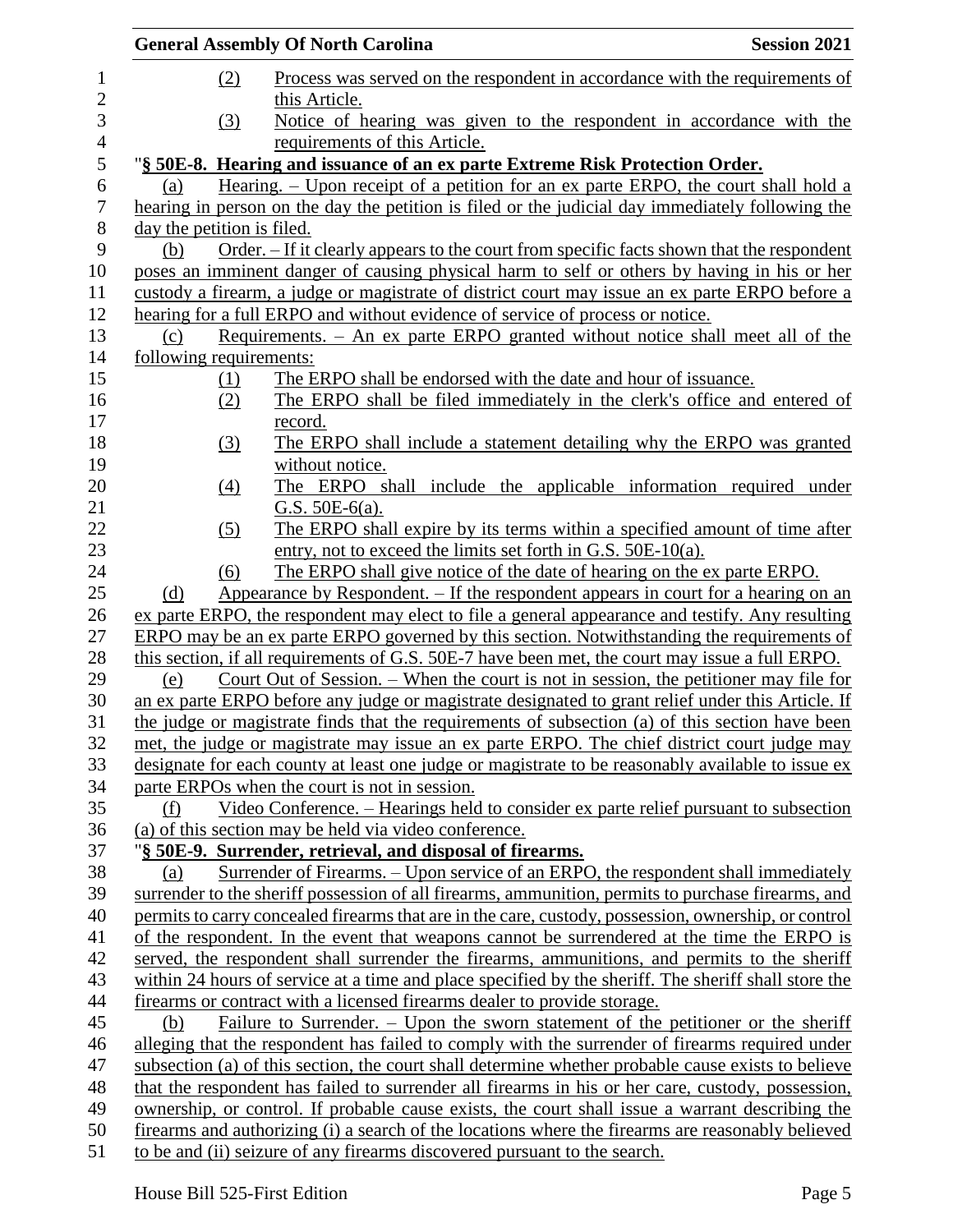| Receipt. – At the time of surrender or seizure, the sheriff taking possession of a<br>1<br>(c)<br>$\overline{2}$<br>firearm shall issue a receipt identifying all firearms that have been surrendered or seized and shall<br>3<br>provide a copy of the receipt to the respondent. Within 48 hours after issuing the receipt, the<br>$\overline{4}$<br>officer shall file the original receipt with the court and shall also retain a copy for the sheriff's<br>5<br>records.<br>$\boldsymbol{6}$<br>Fee. – The sheriff may charge the respondent a reasonable fee for the storage of any<br>(d)<br>$\boldsymbol{7}$<br>firearms and ammunition taken pursuant to an ERPO. The fees are payable to the sheriff. The<br>8<br>sheriff shall transmit the proceeds of these fees to the county finance officer. The fees shall be<br>9<br>used by the sheriff to pay the costs of administering this section and for other law enforcement<br>10<br>purposes. The county shall expend the restricted funds for these purposes only. The sheriff shall<br>not release firearms, ammunition, or permits without a court order granting the release. The<br>11<br>12<br>respondent shall remit all fees owed prior to the authorized return of any firearms, ammunition,<br>13<br>or permits. The sheriff shall not incur any civil or criminal liability for alleged damage or<br>14<br>deterioration due to storage or transportation of any firearms or ammunition held pursuant to this<br>15<br>section.<br>16<br>Retrieval. – If the court does not enter a full ERPO when the ex parte ERPO expires,<br>(e)<br>17<br>the respondent may retrieve any firearms, ammunition, or permits surrendered to the sheriff<br>18<br>unless the court finds that the respondent is otherwise precluded from owning or possessing a<br>19<br>firearm pursuant to State or federal law.<br>20<br>Motion for Return. – The respondent may request the return of any firearms,<br>(f)<br>21<br>ammunition, or permits surrendered by filing a motion with the court no later than 90 days after<br>22<br>the expiration of the ERPO. Unless the court finds that the respondent is otherwise precluded<br>23<br>from owning or possessing a firearm pursuant to State or federal law, all firearms, ammunition,<br>24<br>and permits surrendered by the respondent shall be returned within 30 days of the date the motion<br>25<br>was received by the court.<br>26<br>Motion for Return by Third Party. - A third-party owner of firearms or ammunition<br>(g)<br>27<br>who is otherwise eligible to possess the items may file a motion requesting the return to the third<br>28<br>party of any of the items in the possession of the sheriff surrendered or seized as a result of the<br>29<br>entry of an ERPO. The motion must be filed not later than 30 days after the surrender or seizure<br>30<br>of the items by the sheriff. The third-party owner shall also (i) provide proof of ownership of the<br>31<br>firearms or ammunition and (ii) certify that the third-party owner shall not allow the respondent<br>32<br>to have access to the firearms or ammunition. Upon receipt of the third party's motion, the court<br>33<br>shall schedule a hearing and provide written notice to all parties and the sheriff. The court shall<br>34<br>order return of the items to the third party unless the third-party owner fails to provide proof of<br>35<br>ownership or certification as required under this subsection, or the court determines that the third<br>party is disqualified from owning or possessing the items pursuant to State or federal law. If the<br>36<br>37<br>court orders the return of the items to the third party, the third party is not required to pay any<br>38<br>fees imposed under subsection (d) of this section. If the court denies the return of the items to the<br>39<br>third party, the items shall be disposed of by the sheriff as provided in subsection (h) of this<br>40<br>section.<br>Disposal of Firearms. – If the respondent or a third-party owner does not file a motion<br>41<br>(h)<br>42<br>within the applicable time period prescribed by this section requesting the return of any<br>43<br>surrendered firearms, ammunition, or permits; if the court determines that the respondent or<br>44<br>third-party owner is precluded from regaining possession of any surrendered firearms,<br>ammunition, or permits; or if the respondent fails to remit all fees owed for the storage of the<br>45<br>46<br>firearms or ammunition within 30 days of the entry of the order granting the return of the<br>47<br>firearms, ammunition, or permits, the sheriff who has control of the firearms, ammunition, or<br>48<br>permits shall give notice to the respondent and the sheriff shall apply to the court for an order of<br>49<br>disposition of the firearms, ammunition, or permits. The judge, after a hearing, may order the<br>50<br>sheriff in possession, or the sheriff's duly authorized agent, to destroy the firearms, ammunition, |    | <b>General Assembly Of North Carolina</b><br><b>Session 2021</b>                               |  |
|---------------------------------------------------------------------------------------------------------------------------------------------------------------------------------------------------------------------------------------------------------------------------------------------------------------------------------------------------------------------------------------------------------------------------------------------------------------------------------------------------------------------------------------------------------------------------------------------------------------------------------------------------------------------------------------------------------------------------------------------------------------------------------------------------------------------------------------------------------------------------------------------------------------------------------------------------------------------------------------------------------------------------------------------------------------------------------------------------------------------------------------------------------------------------------------------------------------------------------------------------------------------------------------------------------------------------------------------------------------------------------------------------------------------------------------------------------------------------------------------------------------------------------------------------------------------------------------------------------------------------------------------------------------------------------------------------------------------------------------------------------------------------------------------------------------------------------------------------------------------------------------------------------------------------------------------------------------------------------------------------------------------------------------------------------------------------------------------------------------------------------------------------------------------------------------------------------------------------------------------------------------------------------------------------------------------------------------------------------------------------------------------------------------------------------------------------------------------------------------------------------------------------------------------------------------------------------------------------------------------------------------------------------------------------------------------------------------------------------------------------------------------------------------------------------------------------------------------------------------------------------------------------------------------------------------------------------------------------------------------------------------------------------------------------------------------------------------------------------------------------------------------------------------------------------------------------------------------------------------------------------------------------------------------------------------------------------------------------------------------------------------------------------------------------------------------------------------------------------------------------------------------------------------------------------------------------------------------------------------------------------------------------------------------------------------------------------------------------------------------------------------------------------------------------------------------------------------------------------------------------------------------------------------------------------------------------------------------------------------------------------------------------------------------------------------------------------------------------------------------------------------------------------------------------------------------------------------------------------------------------------------------------------------------------------------------------------------------------------------------------------------------------------------------------------------------------------------------------------------------------------------------------------------------------------------------------------------------------------------------------------------------------------------------------------------------------------------------------------------------------------------------------------------------------------------------------------------------------------------------------------------------------------------------------------------------------------------------------------------------------------------------------------------------------------------------------------------------------------------|----|------------------------------------------------------------------------------------------------|--|
|                                                                                                                                                                                                                                                                                                                                                                                                                                                                                                                                                                                                                                                                                                                                                                                                                                                                                                                                                                                                                                                                                                                                                                                                                                                                                                                                                                                                                                                                                                                                                                                                                                                                                                                                                                                                                                                                                                                                                                                                                                                                                                                                                                                                                                                                                                                                                                                                                                                                                                                                                                                                                                                                                                                                                                                                                                                                                                                                                                                                                                                                                                                                                                                                                                                                                                                                                                                                                                                                                                                                                                                                                                                                                                                                                                                                                                                                                                                                                                                                                                                                                                                                                                                                                                                                                                                                                                                                                                                                                                                                                                                                                                                                                                                                                                                                                                                                                                                                                                                                                                                                                                               |    |                                                                                                |  |
|                                                                                                                                                                                                                                                                                                                                                                                                                                                                                                                                                                                                                                                                                                                                                                                                                                                                                                                                                                                                                                                                                                                                                                                                                                                                                                                                                                                                                                                                                                                                                                                                                                                                                                                                                                                                                                                                                                                                                                                                                                                                                                                                                                                                                                                                                                                                                                                                                                                                                                                                                                                                                                                                                                                                                                                                                                                                                                                                                                                                                                                                                                                                                                                                                                                                                                                                                                                                                                                                                                                                                                                                                                                                                                                                                                                                                                                                                                                                                                                                                                                                                                                                                                                                                                                                                                                                                                                                                                                                                                                                                                                                                                                                                                                                                                                                                                                                                                                                                                                                                                                                                                               |    |                                                                                                |  |
|                                                                                                                                                                                                                                                                                                                                                                                                                                                                                                                                                                                                                                                                                                                                                                                                                                                                                                                                                                                                                                                                                                                                                                                                                                                                                                                                                                                                                                                                                                                                                                                                                                                                                                                                                                                                                                                                                                                                                                                                                                                                                                                                                                                                                                                                                                                                                                                                                                                                                                                                                                                                                                                                                                                                                                                                                                                                                                                                                                                                                                                                                                                                                                                                                                                                                                                                                                                                                                                                                                                                                                                                                                                                                                                                                                                                                                                                                                                                                                                                                                                                                                                                                                                                                                                                                                                                                                                                                                                                                                                                                                                                                                                                                                                                                                                                                                                                                                                                                                                                                                                                                                               |    |                                                                                                |  |
|                                                                                                                                                                                                                                                                                                                                                                                                                                                                                                                                                                                                                                                                                                                                                                                                                                                                                                                                                                                                                                                                                                                                                                                                                                                                                                                                                                                                                                                                                                                                                                                                                                                                                                                                                                                                                                                                                                                                                                                                                                                                                                                                                                                                                                                                                                                                                                                                                                                                                                                                                                                                                                                                                                                                                                                                                                                                                                                                                                                                                                                                                                                                                                                                                                                                                                                                                                                                                                                                                                                                                                                                                                                                                                                                                                                                                                                                                                                                                                                                                                                                                                                                                                                                                                                                                                                                                                                                                                                                                                                                                                                                                                                                                                                                                                                                                                                                                                                                                                                                                                                                                                               |    |                                                                                                |  |
|                                                                                                                                                                                                                                                                                                                                                                                                                                                                                                                                                                                                                                                                                                                                                                                                                                                                                                                                                                                                                                                                                                                                                                                                                                                                                                                                                                                                                                                                                                                                                                                                                                                                                                                                                                                                                                                                                                                                                                                                                                                                                                                                                                                                                                                                                                                                                                                                                                                                                                                                                                                                                                                                                                                                                                                                                                                                                                                                                                                                                                                                                                                                                                                                                                                                                                                                                                                                                                                                                                                                                                                                                                                                                                                                                                                                                                                                                                                                                                                                                                                                                                                                                                                                                                                                                                                                                                                                                                                                                                                                                                                                                                                                                                                                                                                                                                                                                                                                                                                                                                                                                                               |    |                                                                                                |  |
|                                                                                                                                                                                                                                                                                                                                                                                                                                                                                                                                                                                                                                                                                                                                                                                                                                                                                                                                                                                                                                                                                                                                                                                                                                                                                                                                                                                                                                                                                                                                                                                                                                                                                                                                                                                                                                                                                                                                                                                                                                                                                                                                                                                                                                                                                                                                                                                                                                                                                                                                                                                                                                                                                                                                                                                                                                                                                                                                                                                                                                                                                                                                                                                                                                                                                                                                                                                                                                                                                                                                                                                                                                                                                                                                                                                                                                                                                                                                                                                                                                                                                                                                                                                                                                                                                                                                                                                                                                                                                                                                                                                                                                                                                                                                                                                                                                                                                                                                                                                                                                                                                                               |    |                                                                                                |  |
|                                                                                                                                                                                                                                                                                                                                                                                                                                                                                                                                                                                                                                                                                                                                                                                                                                                                                                                                                                                                                                                                                                                                                                                                                                                                                                                                                                                                                                                                                                                                                                                                                                                                                                                                                                                                                                                                                                                                                                                                                                                                                                                                                                                                                                                                                                                                                                                                                                                                                                                                                                                                                                                                                                                                                                                                                                                                                                                                                                                                                                                                                                                                                                                                                                                                                                                                                                                                                                                                                                                                                                                                                                                                                                                                                                                                                                                                                                                                                                                                                                                                                                                                                                                                                                                                                                                                                                                                                                                                                                                                                                                                                                                                                                                                                                                                                                                                                                                                                                                                                                                                                                               |    |                                                                                                |  |
|                                                                                                                                                                                                                                                                                                                                                                                                                                                                                                                                                                                                                                                                                                                                                                                                                                                                                                                                                                                                                                                                                                                                                                                                                                                                                                                                                                                                                                                                                                                                                                                                                                                                                                                                                                                                                                                                                                                                                                                                                                                                                                                                                                                                                                                                                                                                                                                                                                                                                                                                                                                                                                                                                                                                                                                                                                                                                                                                                                                                                                                                                                                                                                                                                                                                                                                                                                                                                                                                                                                                                                                                                                                                                                                                                                                                                                                                                                                                                                                                                                                                                                                                                                                                                                                                                                                                                                                                                                                                                                                                                                                                                                                                                                                                                                                                                                                                                                                                                                                                                                                                                                               |    |                                                                                                |  |
|                                                                                                                                                                                                                                                                                                                                                                                                                                                                                                                                                                                                                                                                                                                                                                                                                                                                                                                                                                                                                                                                                                                                                                                                                                                                                                                                                                                                                                                                                                                                                                                                                                                                                                                                                                                                                                                                                                                                                                                                                                                                                                                                                                                                                                                                                                                                                                                                                                                                                                                                                                                                                                                                                                                                                                                                                                                                                                                                                                                                                                                                                                                                                                                                                                                                                                                                                                                                                                                                                                                                                                                                                                                                                                                                                                                                                                                                                                                                                                                                                                                                                                                                                                                                                                                                                                                                                                                                                                                                                                                                                                                                                                                                                                                                                                                                                                                                                                                                                                                                                                                                                                               |    |                                                                                                |  |
|                                                                                                                                                                                                                                                                                                                                                                                                                                                                                                                                                                                                                                                                                                                                                                                                                                                                                                                                                                                                                                                                                                                                                                                                                                                                                                                                                                                                                                                                                                                                                                                                                                                                                                                                                                                                                                                                                                                                                                                                                                                                                                                                                                                                                                                                                                                                                                                                                                                                                                                                                                                                                                                                                                                                                                                                                                                                                                                                                                                                                                                                                                                                                                                                                                                                                                                                                                                                                                                                                                                                                                                                                                                                                                                                                                                                                                                                                                                                                                                                                                                                                                                                                                                                                                                                                                                                                                                                                                                                                                                                                                                                                                                                                                                                                                                                                                                                                                                                                                                                                                                                                                               |    |                                                                                                |  |
|                                                                                                                                                                                                                                                                                                                                                                                                                                                                                                                                                                                                                                                                                                                                                                                                                                                                                                                                                                                                                                                                                                                                                                                                                                                                                                                                                                                                                                                                                                                                                                                                                                                                                                                                                                                                                                                                                                                                                                                                                                                                                                                                                                                                                                                                                                                                                                                                                                                                                                                                                                                                                                                                                                                                                                                                                                                                                                                                                                                                                                                                                                                                                                                                                                                                                                                                                                                                                                                                                                                                                                                                                                                                                                                                                                                                                                                                                                                                                                                                                                                                                                                                                                                                                                                                                                                                                                                                                                                                                                                                                                                                                                                                                                                                                                                                                                                                                                                                                                                                                                                                                                               |    |                                                                                                |  |
|                                                                                                                                                                                                                                                                                                                                                                                                                                                                                                                                                                                                                                                                                                                                                                                                                                                                                                                                                                                                                                                                                                                                                                                                                                                                                                                                                                                                                                                                                                                                                                                                                                                                                                                                                                                                                                                                                                                                                                                                                                                                                                                                                                                                                                                                                                                                                                                                                                                                                                                                                                                                                                                                                                                                                                                                                                                                                                                                                                                                                                                                                                                                                                                                                                                                                                                                                                                                                                                                                                                                                                                                                                                                                                                                                                                                                                                                                                                                                                                                                                                                                                                                                                                                                                                                                                                                                                                                                                                                                                                                                                                                                                                                                                                                                                                                                                                                                                                                                                                                                                                                                                               |    |                                                                                                |  |
|                                                                                                                                                                                                                                                                                                                                                                                                                                                                                                                                                                                                                                                                                                                                                                                                                                                                                                                                                                                                                                                                                                                                                                                                                                                                                                                                                                                                                                                                                                                                                                                                                                                                                                                                                                                                                                                                                                                                                                                                                                                                                                                                                                                                                                                                                                                                                                                                                                                                                                                                                                                                                                                                                                                                                                                                                                                                                                                                                                                                                                                                                                                                                                                                                                                                                                                                                                                                                                                                                                                                                                                                                                                                                                                                                                                                                                                                                                                                                                                                                                                                                                                                                                                                                                                                                                                                                                                                                                                                                                                                                                                                                                                                                                                                                                                                                                                                                                                                                                                                                                                                                                               |    |                                                                                                |  |
|                                                                                                                                                                                                                                                                                                                                                                                                                                                                                                                                                                                                                                                                                                                                                                                                                                                                                                                                                                                                                                                                                                                                                                                                                                                                                                                                                                                                                                                                                                                                                                                                                                                                                                                                                                                                                                                                                                                                                                                                                                                                                                                                                                                                                                                                                                                                                                                                                                                                                                                                                                                                                                                                                                                                                                                                                                                                                                                                                                                                                                                                                                                                                                                                                                                                                                                                                                                                                                                                                                                                                                                                                                                                                                                                                                                                                                                                                                                                                                                                                                                                                                                                                                                                                                                                                                                                                                                                                                                                                                                                                                                                                                                                                                                                                                                                                                                                                                                                                                                                                                                                                                               |    |                                                                                                |  |
|                                                                                                                                                                                                                                                                                                                                                                                                                                                                                                                                                                                                                                                                                                                                                                                                                                                                                                                                                                                                                                                                                                                                                                                                                                                                                                                                                                                                                                                                                                                                                                                                                                                                                                                                                                                                                                                                                                                                                                                                                                                                                                                                                                                                                                                                                                                                                                                                                                                                                                                                                                                                                                                                                                                                                                                                                                                                                                                                                                                                                                                                                                                                                                                                                                                                                                                                                                                                                                                                                                                                                                                                                                                                                                                                                                                                                                                                                                                                                                                                                                                                                                                                                                                                                                                                                                                                                                                                                                                                                                                                                                                                                                                                                                                                                                                                                                                                                                                                                                                                                                                                                                               |    |                                                                                                |  |
|                                                                                                                                                                                                                                                                                                                                                                                                                                                                                                                                                                                                                                                                                                                                                                                                                                                                                                                                                                                                                                                                                                                                                                                                                                                                                                                                                                                                                                                                                                                                                                                                                                                                                                                                                                                                                                                                                                                                                                                                                                                                                                                                                                                                                                                                                                                                                                                                                                                                                                                                                                                                                                                                                                                                                                                                                                                                                                                                                                                                                                                                                                                                                                                                                                                                                                                                                                                                                                                                                                                                                                                                                                                                                                                                                                                                                                                                                                                                                                                                                                                                                                                                                                                                                                                                                                                                                                                                                                                                                                                                                                                                                                                                                                                                                                                                                                                                                                                                                                                                                                                                                                               |    |                                                                                                |  |
|                                                                                                                                                                                                                                                                                                                                                                                                                                                                                                                                                                                                                                                                                                                                                                                                                                                                                                                                                                                                                                                                                                                                                                                                                                                                                                                                                                                                                                                                                                                                                                                                                                                                                                                                                                                                                                                                                                                                                                                                                                                                                                                                                                                                                                                                                                                                                                                                                                                                                                                                                                                                                                                                                                                                                                                                                                                                                                                                                                                                                                                                                                                                                                                                                                                                                                                                                                                                                                                                                                                                                                                                                                                                                                                                                                                                                                                                                                                                                                                                                                                                                                                                                                                                                                                                                                                                                                                                                                                                                                                                                                                                                                                                                                                                                                                                                                                                                                                                                                                                                                                                                                               |    |                                                                                                |  |
|                                                                                                                                                                                                                                                                                                                                                                                                                                                                                                                                                                                                                                                                                                                                                                                                                                                                                                                                                                                                                                                                                                                                                                                                                                                                                                                                                                                                                                                                                                                                                                                                                                                                                                                                                                                                                                                                                                                                                                                                                                                                                                                                                                                                                                                                                                                                                                                                                                                                                                                                                                                                                                                                                                                                                                                                                                                                                                                                                                                                                                                                                                                                                                                                                                                                                                                                                                                                                                                                                                                                                                                                                                                                                                                                                                                                                                                                                                                                                                                                                                                                                                                                                                                                                                                                                                                                                                                                                                                                                                                                                                                                                                                                                                                                                                                                                                                                                                                                                                                                                                                                                                               |    |                                                                                                |  |
|                                                                                                                                                                                                                                                                                                                                                                                                                                                                                                                                                                                                                                                                                                                                                                                                                                                                                                                                                                                                                                                                                                                                                                                                                                                                                                                                                                                                                                                                                                                                                                                                                                                                                                                                                                                                                                                                                                                                                                                                                                                                                                                                                                                                                                                                                                                                                                                                                                                                                                                                                                                                                                                                                                                                                                                                                                                                                                                                                                                                                                                                                                                                                                                                                                                                                                                                                                                                                                                                                                                                                                                                                                                                                                                                                                                                                                                                                                                                                                                                                                                                                                                                                                                                                                                                                                                                                                                                                                                                                                                                                                                                                                                                                                                                                                                                                                                                                                                                                                                                                                                                                                               |    |                                                                                                |  |
|                                                                                                                                                                                                                                                                                                                                                                                                                                                                                                                                                                                                                                                                                                                                                                                                                                                                                                                                                                                                                                                                                                                                                                                                                                                                                                                                                                                                                                                                                                                                                                                                                                                                                                                                                                                                                                                                                                                                                                                                                                                                                                                                                                                                                                                                                                                                                                                                                                                                                                                                                                                                                                                                                                                                                                                                                                                                                                                                                                                                                                                                                                                                                                                                                                                                                                                                                                                                                                                                                                                                                                                                                                                                                                                                                                                                                                                                                                                                                                                                                                                                                                                                                                                                                                                                                                                                                                                                                                                                                                                                                                                                                                                                                                                                                                                                                                                                                                                                                                                                                                                                                                               |    |                                                                                                |  |
|                                                                                                                                                                                                                                                                                                                                                                                                                                                                                                                                                                                                                                                                                                                                                                                                                                                                                                                                                                                                                                                                                                                                                                                                                                                                                                                                                                                                                                                                                                                                                                                                                                                                                                                                                                                                                                                                                                                                                                                                                                                                                                                                                                                                                                                                                                                                                                                                                                                                                                                                                                                                                                                                                                                                                                                                                                                                                                                                                                                                                                                                                                                                                                                                                                                                                                                                                                                                                                                                                                                                                                                                                                                                                                                                                                                                                                                                                                                                                                                                                                                                                                                                                                                                                                                                                                                                                                                                                                                                                                                                                                                                                                                                                                                                                                                                                                                                                                                                                                                                                                                                                                               |    |                                                                                                |  |
|                                                                                                                                                                                                                                                                                                                                                                                                                                                                                                                                                                                                                                                                                                                                                                                                                                                                                                                                                                                                                                                                                                                                                                                                                                                                                                                                                                                                                                                                                                                                                                                                                                                                                                                                                                                                                                                                                                                                                                                                                                                                                                                                                                                                                                                                                                                                                                                                                                                                                                                                                                                                                                                                                                                                                                                                                                                                                                                                                                                                                                                                                                                                                                                                                                                                                                                                                                                                                                                                                                                                                                                                                                                                                                                                                                                                                                                                                                                                                                                                                                                                                                                                                                                                                                                                                                                                                                                                                                                                                                                                                                                                                                                                                                                                                                                                                                                                                                                                                                                                                                                                                                               |    |                                                                                                |  |
|                                                                                                                                                                                                                                                                                                                                                                                                                                                                                                                                                                                                                                                                                                                                                                                                                                                                                                                                                                                                                                                                                                                                                                                                                                                                                                                                                                                                                                                                                                                                                                                                                                                                                                                                                                                                                                                                                                                                                                                                                                                                                                                                                                                                                                                                                                                                                                                                                                                                                                                                                                                                                                                                                                                                                                                                                                                                                                                                                                                                                                                                                                                                                                                                                                                                                                                                                                                                                                                                                                                                                                                                                                                                                                                                                                                                                                                                                                                                                                                                                                                                                                                                                                                                                                                                                                                                                                                                                                                                                                                                                                                                                                                                                                                                                                                                                                                                                                                                                                                                                                                                                                               |    |                                                                                                |  |
|                                                                                                                                                                                                                                                                                                                                                                                                                                                                                                                                                                                                                                                                                                                                                                                                                                                                                                                                                                                                                                                                                                                                                                                                                                                                                                                                                                                                                                                                                                                                                                                                                                                                                                                                                                                                                                                                                                                                                                                                                                                                                                                                                                                                                                                                                                                                                                                                                                                                                                                                                                                                                                                                                                                                                                                                                                                                                                                                                                                                                                                                                                                                                                                                                                                                                                                                                                                                                                                                                                                                                                                                                                                                                                                                                                                                                                                                                                                                                                                                                                                                                                                                                                                                                                                                                                                                                                                                                                                                                                                                                                                                                                                                                                                                                                                                                                                                                                                                                                                                                                                                                                               |    |                                                                                                |  |
|                                                                                                                                                                                                                                                                                                                                                                                                                                                                                                                                                                                                                                                                                                                                                                                                                                                                                                                                                                                                                                                                                                                                                                                                                                                                                                                                                                                                                                                                                                                                                                                                                                                                                                                                                                                                                                                                                                                                                                                                                                                                                                                                                                                                                                                                                                                                                                                                                                                                                                                                                                                                                                                                                                                                                                                                                                                                                                                                                                                                                                                                                                                                                                                                                                                                                                                                                                                                                                                                                                                                                                                                                                                                                                                                                                                                                                                                                                                                                                                                                                                                                                                                                                                                                                                                                                                                                                                                                                                                                                                                                                                                                                                                                                                                                                                                                                                                                                                                                                                                                                                                                                               |    |                                                                                                |  |
|                                                                                                                                                                                                                                                                                                                                                                                                                                                                                                                                                                                                                                                                                                                                                                                                                                                                                                                                                                                                                                                                                                                                                                                                                                                                                                                                                                                                                                                                                                                                                                                                                                                                                                                                                                                                                                                                                                                                                                                                                                                                                                                                                                                                                                                                                                                                                                                                                                                                                                                                                                                                                                                                                                                                                                                                                                                                                                                                                                                                                                                                                                                                                                                                                                                                                                                                                                                                                                                                                                                                                                                                                                                                                                                                                                                                                                                                                                                                                                                                                                                                                                                                                                                                                                                                                                                                                                                                                                                                                                                                                                                                                                                                                                                                                                                                                                                                                                                                                                                                                                                                                                               |    |                                                                                                |  |
|                                                                                                                                                                                                                                                                                                                                                                                                                                                                                                                                                                                                                                                                                                                                                                                                                                                                                                                                                                                                                                                                                                                                                                                                                                                                                                                                                                                                                                                                                                                                                                                                                                                                                                                                                                                                                                                                                                                                                                                                                                                                                                                                                                                                                                                                                                                                                                                                                                                                                                                                                                                                                                                                                                                                                                                                                                                                                                                                                                                                                                                                                                                                                                                                                                                                                                                                                                                                                                                                                                                                                                                                                                                                                                                                                                                                                                                                                                                                                                                                                                                                                                                                                                                                                                                                                                                                                                                                                                                                                                                                                                                                                                                                                                                                                                                                                                                                                                                                                                                                                                                                                                               |    |                                                                                                |  |
|                                                                                                                                                                                                                                                                                                                                                                                                                                                                                                                                                                                                                                                                                                                                                                                                                                                                                                                                                                                                                                                                                                                                                                                                                                                                                                                                                                                                                                                                                                                                                                                                                                                                                                                                                                                                                                                                                                                                                                                                                                                                                                                                                                                                                                                                                                                                                                                                                                                                                                                                                                                                                                                                                                                                                                                                                                                                                                                                                                                                                                                                                                                                                                                                                                                                                                                                                                                                                                                                                                                                                                                                                                                                                                                                                                                                                                                                                                                                                                                                                                                                                                                                                                                                                                                                                                                                                                                                                                                                                                                                                                                                                                                                                                                                                                                                                                                                                                                                                                                                                                                                                                               |    |                                                                                                |  |
|                                                                                                                                                                                                                                                                                                                                                                                                                                                                                                                                                                                                                                                                                                                                                                                                                                                                                                                                                                                                                                                                                                                                                                                                                                                                                                                                                                                                                                                                                                                                                                                                                                                                                                                                                                                                                                                                                                                                                                                                                                                                                                                                                                                                                                                                                                                                                                                                                                                                                                                                                                                                                                                                                                                                                                                                                                                                                                                                                                                                                                                                                                                                                                                                                                                                                                                                                                                                                                                                                                                                                                                                                                                                                                                                                                                                                                                                                                                                                                                                                                                                                                                                                                                                                                                                                                                                                                                                                                                                                                                                                                                                                                                                                                                                                                                                                                                                                                                                                                                                                                                                                                               |    |                                                                                                |  |
|                                                                                                                                                                                                                                                                                                                                                                                                                                                                                                                                                                                                                                                                                                                                                                                                                                                                                                                                                                                                                                                                                                                                                                                                                                                                                                                                                                                                                                                                                                                                                                                                                                                                                                                                                                                                                                                                                                                                                                                                                                                                                                                                                                                                                                                                                                                                                                                                                                                                                                                                                                                                                                                                                                                                                                                                                                                                                                                                                                                                                                                                                                                                                                                                                                                                                                                                                                                                                                                                                                                                                                                                                                                                                                                                                                                                                                                                                                                                                                                                                                                                                                                                                                                                                                                                                                                                                                                                                                                                                                                                                                                                                                                                                                                                                                                                                                                                                                                                                                                                                                                                                                               |    |                                                                                                |  |
|                                                                                                                                                                                                                                                                                                                                                                                                                                                                                                                                                                                                                                                                                                                                                                                                                                                                                                                                                                                                                                                                                                                                                                                                                                                                                                                                                                                                                                                                                                                                                                                                                                                                                                                                                                                                                                                                                                                                                                                                                                                                                                                                                                                                                                                                                                                                                                                                                                                                                                                                                                                                                                                                                                                                                                                                                                                                                                                                                                                                                                                                                                                                                                                                                                                                                                                                                                                                                                                                                                                                                                                                                                                                                                                                                                                                                                                                                                                                                                                                                                                                                                                                                                                                                                                                                                                                                                                                                                                                                                                                                                                                                                                                                                                                                                                                                                                                                                                                                                                                                                                                                                               |    |                                                                                                |  |
|                                                                                                                                                                                                                                                                                                                                                                                                                                                                                                                                                                                                                                                                                                                                                                                                                                                                                                                                                                                                                                                                                                                                                                                                                                                                                                                                                                                                                                                                                                                                                                                                                                                                                                                                                                                                                                                                                                                                                                                                                                                                                                                                                                                                                                                                                                                                                                                                                                                                                                                                                                                                                                                                                                                                                                                                                                                                                                                                                                                                                                                                                                                                                                                                                                                                                                                                                                                                                                                                                                                                                                                                                                                                                                                                                                                                                                                                                                                                                                                                                                                                                                                                                                                                                                                                                                                                                                                                                                                                                                                                                                                                                                                                                                                                                                                                                                                                                                                                                                                                                                                                                                               |    |                                                                                                |  |
|                                                                                                                                                                                                                                                                                                                                                                                                                                                                                                                                                                                                                                                                                                                                                                                                                                                                                                                                                                                                                                                                                                                                                                                                                                                                                                                                                                                                                                                                                                                                                                                                                                                                                                                                                                                                                                                                                                                                                                                                                                                                                                                                                                                                                                                                                                                                                                                                                                                                                                                                                                                                                                                                                                                                                                                                                                                                                                                                                                                                                                                                                                                                                                                                                                                                                                                                                                                                                                                                                                                                                                                                                                                                                                                                                                                                                                                                                                                                                                                                                                                                                                                                                                                                                                                                                                                                                                                                                                                                                                                                                                                                                                                                                                                                                                                                                                                                                                                                                                                                                                                                                                               |    |                                                                                                |  |
|                                                                                                                                                                                                                                                                                                                                                                                                                                                                                                                                                                                                                                                                                                                                                                                                                                                                                                                                                                                                                                                                                                                                                                                                                                                                                                                                                                                                                                                                                                                                                                                                                                                                                                                                                                                                                                                                                                                                                                                                                                                                                                                                                                                                                                                                                                                                                                                                                                                                                                                                                                                                                                                                                                                                                                                                                                                                                                                                                                                                                                                                                                                                                                                                                                                                                                                                                                                                                                                                                                                                                                                                                                                                                                                                                                                                                                                                                                                                                                                                                                                                                                                                                                                                                                                                                                                                                                                                                                                                                                                                                                                                                                                                                                                                                                                                                                                                                                                                                                                                                                                                                                               |    |                                                                                                |  |
|                                                                                                                                                                                                                                                                                                                                                                                                                                                                                                                                                                                                                                                                                                                                                                                                                                                                                                                                                                                                                                                                                                                                                                                                                                                                                                                                                                                                                                                                                                                                                                                                                                                                                                                                                                                                                                                                                                                                                                                                                                                                                                                                                                                                                                                                                                                                                                                                                                                                                                                                                                                                                                                                                                                                                                                                                                                                                                                                                                                                                                                                                                                                                                                                                                                                                                                                                                                                                                                                                                                                                                                                                                                                                                                                                                                                                                                                                                                                                                                                                                                                                                                                                                                                                                                                                                                                                                                                                                                                                                                                                                                                                                                                                                                                                                                                                                                                                                                                                                                                                                                                                                               |    |                                                                                                |  |
|                                                                                                                                                                                                                                                                                                                                                                                                                                                                                                                                                                                                                                                                                                                                                                                                                                                                                                                                                                                                                                                                                                                                                                                                                                                                                                                                                                                                                                                                                                                                                                                                                                                                                                                                                                                                                                                                                                                                                                                                                                                                                                                                                                                                                                                                                                                                                                                                                                                                                                                                                                                                                                                                                                                                                                                                                                                                                                                                                                                                                                                                                                                                                                                                                                                                                                                                                                                                                                                                                                                                                                                                                                                                                                                                                                                                                                                                                                                                                                                                                                                                                                                                                                                                                                                                                                                                                                                                                                                                                                                                                                                                                                                                                                                                                                                                                                                                                                                                                                                                                                                                                                               |    |                                                                                                |  |
|                                                                                                                                                                                                                                                                                                                                                                                                                                                                                                                                                                                                                                                                                                                                                                                                                                                                                                                                                                                                                                                                                                                                                                                                                                                                                                                                                                                                                                                                                                                                                                                                                                                                                                                                                                                                                                                                                                                                                                                                                                                                                                                                                                                                                                                                                                                                                                                                                                                                                                                                                                                                                                                                                                                                                                                                                                                                                                                                                                                                                                                                                                                                                                                                                                                                                                                                                                                                                                                                                                                                                                                                                                                                                                                                                                                                                                                                                                                                                                                                                                                                                                                                                                                                                                                                                                                                                                                                                                                                                                                                                                                                                                                                                                                                                                                                                                                                                                                                                                                                                                                                                                               |    |                                                                                                |  |
|                                                                                                                                                                                                                                                                                                                                                                                                                                                                                                                                                                                                                                                                                                                                                                                                                                                                                                                                                                                                                                                                                                                                                                                                                                                                                                                                                                                                                                                                                                                                                                                                                                                                                                                                                                                                                                                                                                                                                                                                                                                                                                                                                                                                                                                                                                                                                                                                                                                                                                                                                                                                                                                                                                                                                                                                                                                                                                                                                                                                                                                                                                                                                                                                                                                                                                                                                                                                                                                                                                                                                                                                                                                                                                                                                                                                                                                                                                                                                                                                                                                                                                                                                                                                                                                                                                                                                                                                                                                                                                                                                                                                                                                                                                                                                                                                                                                                                                                                                                                                                                                                                                               |    |                                                                                                |  |
|                                                                                                                                                                                                                                                                                                                                                                                                                                                                                                                                                                                                                                                                                                                                                                                                                                                                                                                                                                                                                                                                                                                                                                                                                                                                                                                                                                                                                                                                                                                                                                                                                                                                                                                                                                                                                                                                                                                                                                                                                                                                                                                                                                                                                                                                                                                                                                                                                                                                                                                                                                                                                                                                                                                                                                                                                                                                                                                                                                                                                                                                                                                                                                                                                                                                                                                                                                                                                                                                                                                                                                                                                                                                                                                                                                                                                                                                                                                                                                                                                                                                                                                                                                                                                                                                                                                                                                                                                                                                                                                                                                                                                                                                                                                                                                                                                                                                                                                                                                                                                                                                                                               |    |                                                                                                |  |
|                                                                                                                                                                                                                                                                                                                                                                                                                                                                                                                                                                                                                                                                                                                                                                                                                                                                                                                                                                                                                                                                                                                                                                                                                                                                                                                                                                                                                                                                                                                                                                                                                                                                                                                                                                                                                                                                                                                                                                                                                                                                                                                                                                                                                                                                                                                                                                                                                                                                                                                                                                                                                                                                                                                                                                                                                                                                                                                                                                                                                                                                                                                                                                                                                                                                                                                                                                                                                                                                                                                                                                                                                                                                                                                                                                                                                                                                                                                                                                                                                                                                                                                                                                                                                                                                                                                                                                                                                                                                                                                                                                                                                                                                                                                                                                                                                                                                                                                                                                                                                                                                                                               |    |                                                                                                |  |
|                                                                                                                                                                                                                                                                                                                                                                                                                                                                                                                                                                                                                                                                                                                                                                                                                                                                                                                                                                                                                                                                                                                                                                                                                                                                                                                                                                                                                                                                                                                                                                                                                                                                                                                                                                                                                                                                                                                                                                                                                                                                                                                                                                                                                                                                                                                                                                                                                                                                                                                                                                                                                                                                                                                                                                                                                                                                                                                                                                                                                                                                                                                                                                                                                                                                                                                                                                                                                                                                                                                                                                                                                                                                                                                                                                                                                                                                                                                                                                                                                                                                                                                                                                                                                                                                                                                                                                                                                                                                                                                                                                                                                                                                                                                                                                                                                                                                                                                                                                                                                                                                                                               |    |                                                                                                |  |
|                                                                                                                                                                                                                                                                                                                                                                                                                                                                                                                                                                                                                                                                                                                                                                                                                                                                                                                                                                                                                                                                                                                                                                                                                                                                                                                                                                                                                                                                                                                                                                                                                                                                                                                                                                                                                                                                                                                                                                                                                                                                                                                                                                                                                                                                                                                                                                                                                                                                                                                                                                                                                                                                                                                                                                                                                                                                                                                                                                                                                                                                                                                                                                                                                                                                                                                                                                                                                                                                                                                                                                                                                                                                                                                                                                                                                                                                                                                                                                                                                                                                                                                                                                                                                                                                                                                                                                                                                                                                                                                                                                                                                                                                                                                                                                                                                                                                                                                                                                                                                                                                                                               |    |                                                                                                |  |
|                                                                                                                                                                                                                                                                                                                                                                                                                                                                                                                                                                                                                                                                                                                                                                                                                                                                                                                                                                                                                                                                                                                                                                                                                                                                                                                                                                                                                                                                                                                                                                                                                                                                                                                                                                                                                                                                                                                                                                                                                                                                                                                                                                                                                                                                                                                                                                                                                                                                                                                                                                                                                                                                                                                                                                                                                                                                                                                                                                                                                                                                                                                                                                                                                                                                                                                                                                                                                                                                                                                                                                                                                                                                                                                                                                                                                                                                                                                                                                                                                                                                                                                                                                                                                                                                                                                                                                                                                                                                                                                                                                                                                                                                                                                                                                                                                                                                                                                                                                                                                                                                                                               |    |                                                                                                |  |
|                                                                                                                                                                                                                                                                                                                                                                                                                                                                                                                                                                                                                                                                                                                                                                                                                                                                                                                                                                                                                                                                                                                                                                                                                                                                                                                                                                                                                                                                                                                                                                                                                                                                                                                                                                                                                                                                                                                                                                                                                                                                                                                                                                                                                                                                                                                                                                                                                                                                                                                                                                                                                                                                                                                                                                                                                                                                                                                                                                                                                                                                                                                                                                                                                                                                                                                                                                                                                                                                                                                                                                                                                                                                                                                                                                                                                                                                                                                                                                                                                                                                                                                                                                                                                                                                                                                                                                                                                                                                                                                                                                                                                                                                                                                                                                                                                                                                                                                                                                                                                                                                                                               |    |                                                                                                |  |
|                                                                                                                                                                                                                                                                                                                                                                                                                                                                                                                                                                                                                                                                                                                                                                                                                                                                                                                                                                                                                                                                                                                                                                                                                                                                                                                                                                                                                                                                                                                                                                                                                                                                                                                                                                                                                                                                                                                                                                                                                                                                                                                                                                                                                                                                                                                                                                                                                                                                                                                                                                                                                                                                                                                                                                                                                                                                                                                                                                                                                                                                                                                                                                                                                                                                                                                                                                                                                                                                                                                                                                                                                                                                                                                                                                                                                                                                                                                                                                                                                                                                                                                                                                                                                                                                                                                                                                                                                                                                                                                                                                                                                                                                                                                                                                                                                                                                                                                                                                                                                                                                                                               |    |                                                                                                |  |
|                                                                                                                                                                                                                                                                                                                                                                                                                                                                                                                                                                                                                                                                                                                                                                                                                                                                                                                                                                                                                                                                                                                                                                                                                                                                                                                                                                                                                                                                                                                                                                                                                                                                                                                                                                                                                                                                                                                                                                                                                                                                                                                                                                                                                                                                                                                                                                                                                                                                                                                                                                                                                                                                                                                                                                                                                                                                                                                                                                                                                                                                                                                                                                                                                                                                                                                                                                                                                                                                                                                                                                                                                                                                                                                                                                                                                                                                                                                                                                                                                                                                                                                                                                                                                                                                                                                                                                                                                                                                                                                                                                                                                                                                                                                                                                                                                                                                                                                                                                                                                                                                                                               |    |                                                                                                |  |
|                                                                                                                                                                                                                                                                                                                                                                                                                                                                                                                                                                                                                                                                                                                                                                                                                                                                                                                                                                                                                                                                                                                                                                                                                                                                                                                                                                                                                                                                                                                                                                                                                                                                                                                                                                                                                                                                                                                                                                                                                                                                                                                                                                                                                                                                                                                                                                                                                                                                                                                                                                                                                                                                                                                                                                                                                                                                                                                                                                                                                                                                                                                                                                                                                                                                                                                                                                                                                                                                                                                                                                                                                                                                                                                                                                                                                                                                                                                                                                                                                                                                                                                                                                                                                                                                                                                                                                                                                                                                                                                                                                                                                                                                                                                                                                                                                                                                                                                                                                                                                                                                                                               |    |                                                                                                |  |
|                                                                                                                                                                                                                                                                                                                                                                                                                                                                                                                                                                                                                                                                                                                                                                                                                                                                                                                                                                                                                                                                                                                                                                                                                                                                                                                                                                                                                                                                                                                                                                                                                                                                                                                                                                                                                                                                                                                                                                                                                                                                                                                                                                                                                                                                                                                                                                                                                                                                                                                                                                                                                                                                                                                                                                                                                                                                                                                                                                                                                                                                                                                                                                                                                                                                                                                                                                                                                                                                                                                                                                                                                                                                                                                                                                                                                                                                                                                                                                                                                                                                                                                                                                                                                                                                                                                                                                                                                                                                                                                                                                                                                                                                                                                                                                                                                                                                                                                                                                                                                                                                                                               |    |                                                                                                |  |
|                                                                                                                                                                                                                                                                                                                                                                                                                                                                                                                                                                                                                                                                                                                                                                                                                                                                                                                                                                                                                                                                                                                                                                                                                                                                                                                                                                                                                                                                                                                                                                                                                                                                                                                                                                                                                                                                                                                                                                                                                                                                                                                                                                                                                                                                                                                                                                                                                                                                                                                                                                                                                                                                                                                                                                                                                                                                                                                                                                                                                                                                                                                                                                                                                                                                                                                                                                                                                                                                                                                                                                                                                                                                                                                                                                                                                                                                                                                                                                                                                                                                                                                                                                                                                                                                                                                                                                                                                                                                                                                                                                                                                                                                                                                                                                                                                                                                                                                                                                                                                                                                                                               |    |                                                                                                |  |
|                                                                                                                                                                                                                                                                                                                                                                                                                                                                                                                                                                                                                                                                                                                                                                                                                                                                                                                                                                                                                                                                                                                                                                                                                                                                                                                                                                                                                                                                                                                                                                                                                                                                                                                                                                                                                                                                                                                                                                                                                                                                                                                                                                                                                                                                                                                                                                                                                                                                                                                                                                                                                                                                                                                                                                                                                                                                                                                                                                                                                                                                                                                                                                                                                                                                                                                                                                                                                                                                                                                                                                                                                                                                                                                                                                                                                                                                                                                                                                                                                                                                                                                                                                                                                                                                                                                                                                                                                                                                                                                                                                                                                                                                                                                                                                                                                                                                                                                                                                                                                                                                                                               | 51 | and permits, or to dispose of the firearms, ammunition, and permits in one or more of the ways |  |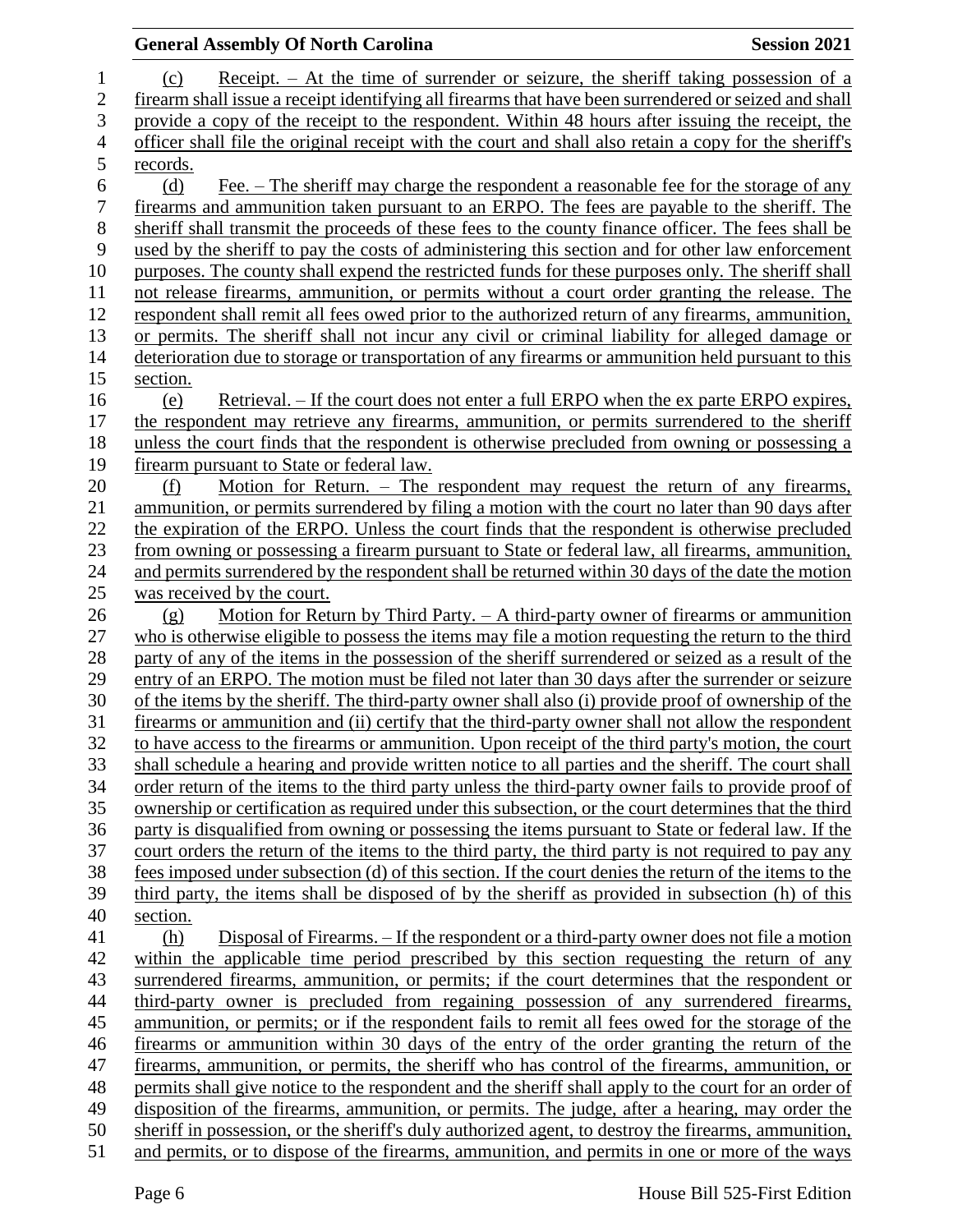#### **General Assembly Of North Carolina Session 2021**

 authorized by law, including subdivision (4b), (5), or (6) of G.S. 14-269.1. The sheriff shall maintain a record of any firearms, ammunition, and permits destroyed in accordance with this subsection. If a sale by the sheriff does occur, any proceeds from the sale after deducting any costs associated with the storage and sale, and, in accordance with all applicable State and federal law, shall be provided to the respondent if requested by the respondent by motion made before the hearing or at the hearing and if ordered by the judge. "**§ 50E-10. Duration; renewal of ERPOs.** (a) Duration of Ex Parte ERPO. – Except as otherwise provided in this subsection, an ex parte ERPO shall be effective until the date a hearing is held under G.S. 50E-7. If a hearing is not held or a continuance was not granted, an ex parte ERPO shall be effective for not more than 11 10 days from the date the ex parte ERPO was issued. (b) Duration of Full ERPO. – A full ERPO shall be effective for a fixed period of time not to exceed one year. (c) Renewal. – Any ERPO may be renewed one or more times, as required, provided that 15 the requirements of G.S. 50E-7 or G.S. 50E-8, as appropriate, are satisfied. The court may renew an ERPO, including an ERPO that previously has been renewed, upon a motion by the petitioner filed before the expiration of the current ERPO. Upon a motion for a renewal, the court shall hold a hearing no later than 10 days after the date the motion is filed in court. The court may renew an ex parte ERPO if the court finds by clear, cogent, and convincing evidence that there has been no material change in relevant circumstances since entry of the ex parte ERPO. The court may renew a full ERPO if the court finds by a preponderance of the evidence that there has been no material change in relevant circumstances since entry of the full ERPO. The commission of an 23 act of unlawful conduct by the respondent after entry of the current ERPO is not required for an ERPO to be renewed. If the motion for renewal is uncontested and the petitioner seeks no modification of the ERPO, the ERPO may be renewed if the petitioner's motion or affidavit states that there has been no material change in relevant circumstances since entry of the ERPO and states the reason for the requested renewal. Renewals may be granted only in open court. 28 (d) Expiration Date. – An ERPO expiring on a day the court is not open for business shall expire in accordance with the provisions of Rule 6(a) of the Rules of Civil Procedure, G.S. 1A-1. "**§ 50E-11. Termination of an Extreme Risk Protection Order.** (a) Motion. – The respondent may request the termination of a full ERPO by filing a motion with the court. The respondent may submit no more than one motion for termination for every 12-month period the full ERPO is in effect, starting from the date of the full ERPO and continuing through any renewals. (b) Hearing. – Upon receipt of a request for a hearing to terminate a full ERPO, the court shall set a date for a hearing. Notice of the request for a hearing shall be served on the petitioner in accordance with Rule 4 of the Rules of Civil Procedure. The court shall set the date for the hearing no sooner than 14 days and no later than 30 days from the date of service of the request upon the petitioner. (c) Burden of Proof; Termination. – The respondent shall have the burden of proving, by a preponderance of the evidence, that the respondent does not pose a danger of causing physical harm to self or others by having in his or her care, custody, possession, ownership, or control a firearm. If the court finds after the hearing that the respondent has met his or her burden, the court shall terminate the full ERPO. "**§ 50E-12. Notice.** (a) Notice Law Enforcement; Entry into National Database. – The clerk of court shall deliver on the same day that an ERPO is issued a certified copy of that ERPO to the sheriff of the county in which the ERPO is issued. Any order extending, modifying, or revoking an ERPO shall be promptly delivered to the sheriff by the clerk and served in a manner provided for service of process in accordance with the provisions of this section. The sheriff shall provide for prompt entry of the ERPO into the National Crime Information Center registry and shall provide for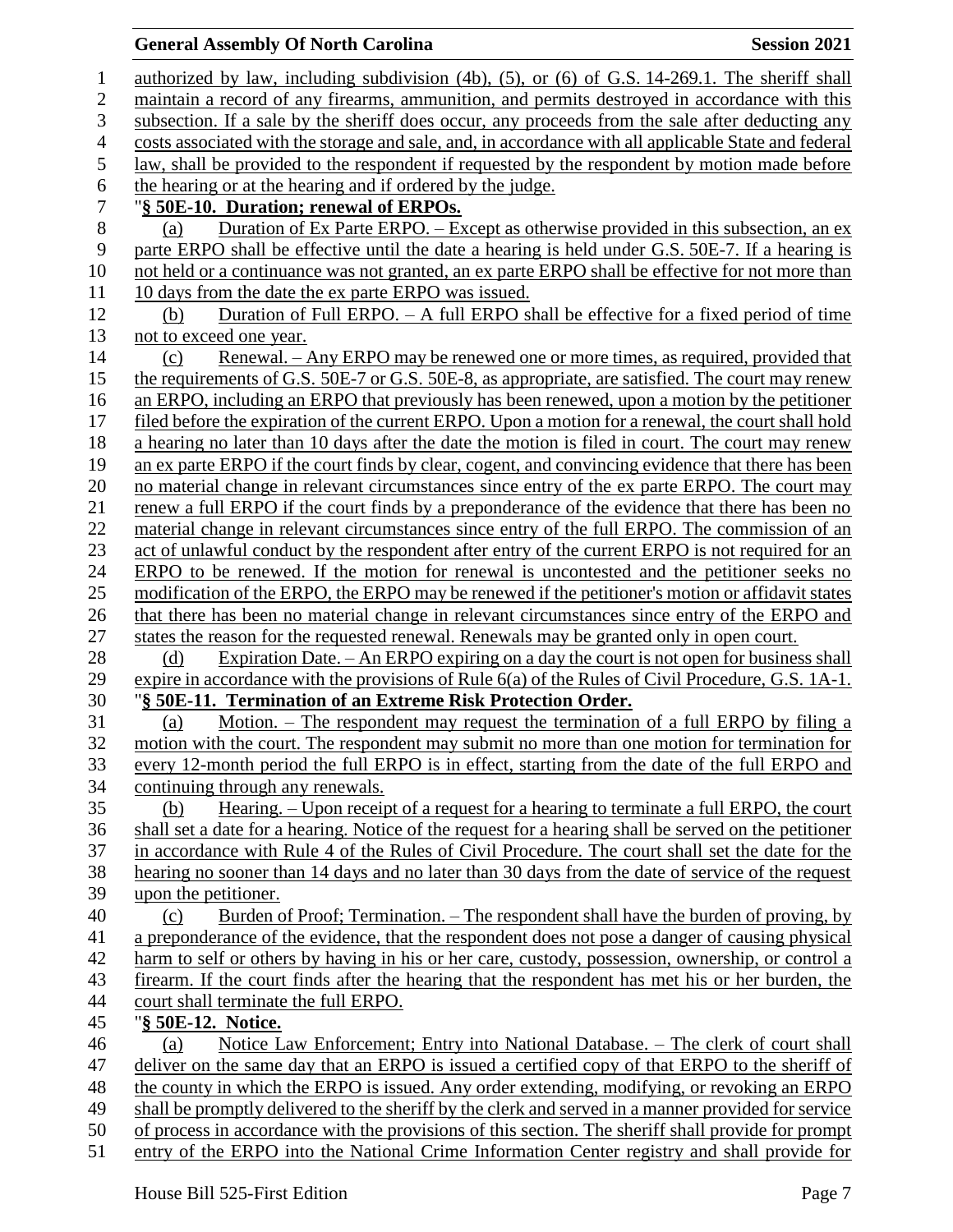# **General Assembly Of North Carolina Session 2021**

| $\mathbf{1}$     | access of such orders to the courts on a 24-hour-a-day basis. Modifications, terminations,                                         |
|------------------|------------------------------------------------------------------------------------------------------------------------------------|
| $\overline{c}$   | renewals, and dismissals of the ERPO shall also be promptly entered. A copy of the ERPO shall                                      |
| 3                | be issued promptly to and retained by the police department of the municipality of the petitioner's                                |
| $\overline{4}$   | residence. If the petitioner's residence is not located in a municipality or is in a municipality with                             |
| 5                | no police department, copies shall be issued promptly to and retained by the sheriff of the county                                 |
| 6                | in which the petitioner's residence is located.                                                                                    |
| $\boldsymbol{7}$ | <u>Notice to Respondent. – If the respondent was not present in court when the ERPO</u><br>(b)                                     |
| $8\,$            | was issued, the respondent may be served in the manner provided for service of process in civil                                    |
| 9                | proceedings in accordance with Rule 4(j) of the Rules of Civil Procedure. If the summons has                                       |
| 10               | not yet been served upon the respondent, it shall be served with the ERPO. Law enforcement                                         |
| 11               | agencies shall accept receipt of copies of the ERPO issued by the clerk of court by electronic                                     |
| 12               | transmission for service on respondents.                                                                                           |
| 13               | Notice to Third Parties. – If the petitioner for an ERPO is a law enforcement officer<br>(c)                                       |
| 14               | or agency, the officer or agency shall make a good-faith effort to provide notice of the petition                                  |
| 15               | to any known third party who may be at risk of unlawful conduct from the respondent.                                               |
| 16               | "§ 50E-13. Prohibition; violation.                                                                                                 |
| 17               | Prohibition. - It is unlawful for any person to possess, purchase, or receive, or attempt<br>(a)                                   |
| 18               | to possess, purchase, or receive a firearm, ammunition, or permits to purchase or carry concealed                                  |
| 19               | firearms, for so long as an ERPO entered against that person in accordance with this Chapter is                                    |
| 20               | in effect.                                                                                                                         |
| 21               | Violation. $- A$ person who violates subsection (a) of this section or any other term of<br>(b)                                    |
| 22               | an ERPO entered pursuant to this Chapter is guilty of a Class A1 misdemeanor.                                                      |
| 23               | "§ 50E-14. False statement regarding ERPO a misdemeanor.                                                                           |
| 24               | A person who knowingly makes a false statement when petitioning for an ERPO under this                                             |
| 25               | Chapter, or who knowingly makes a false statement to a law enforcement agency or officer that                                      |
| 26               | an ERPO entered pursuant to this Chapter remains in effect, is guilty of a Class 2 misdemeanor.                                    |
| $27\,$<br>28     | "§ 50E-15. Remedies not exclusive.<br>The remedies provided by this Chapter are not exclusive but are additional to other remedies |
| 29               | provided under law.                                                                                                                |
| 30               | "§ 50E-16. Other authority retained.                                                                                               |
| 31               | This Chapter does not affect the ability of a law enforcement officer to remove a firearm,                                         |
| 32               | permit to purchase firearms, or permit to carry concealed firearms from any person, or conduct                                     |
| 33               | any search and seizure for firearms, pursuant to other lawful authority.                                                           |
| 34               | "§ 50E-17. Liability.                                                                                                              |
| 35               | Except as provided in G.S. 50E-13 or G.S. 50E-14, this Chapter shall not be interpreted to                                         |
| 36               | impose any criminal or civil liability on any person or entity for acts or omissions related to                                    |
| 37               | obtaining an ERPO, including reporting, declining to report, investigating, declining to                                           |
| 38               | investigate, filing, or declining to file a petition under this Chapter."                                                          |
| 39               | <b>SECTION 2.</b> Chapter 15C of the General Statutes reads as rewritten:                                                          |
| 40               | "Chapter 15C.                                                                                                                      |
| 41               | "Address Confidentiality Program.                                                                                                  |
| 42               | "§ 15C-1. Purpose.                                                                                                                 |
| 43               | The purpose of this Chapter is to enable the State and the agencies of North Carolina to                                           |
| 44               | respond to requests for public records without disclosing the location of a petitioner for an                                      |
| 45               | Extreme Risk Protection Order or a victim of domestic violence, sexual offense, stalking, or                                       |
| 46               | human trafficking; to enable interagency cooperation in providing address confidentiality for                                      |
| 47               | victims a petitioner for an Extreme Risk Protection Order or a victim of domestic violence, sexual                                 |
| 48               | offense, stalking, or human trafficking; and to enable the State and its agencies to accept a                                      |
| 49               | program participant's use of an address designated by the Office of the Attorney General as a                                      |
| 50               | substitute address.                                                                                                                |

51 "**§ 15C-2. Definitions.**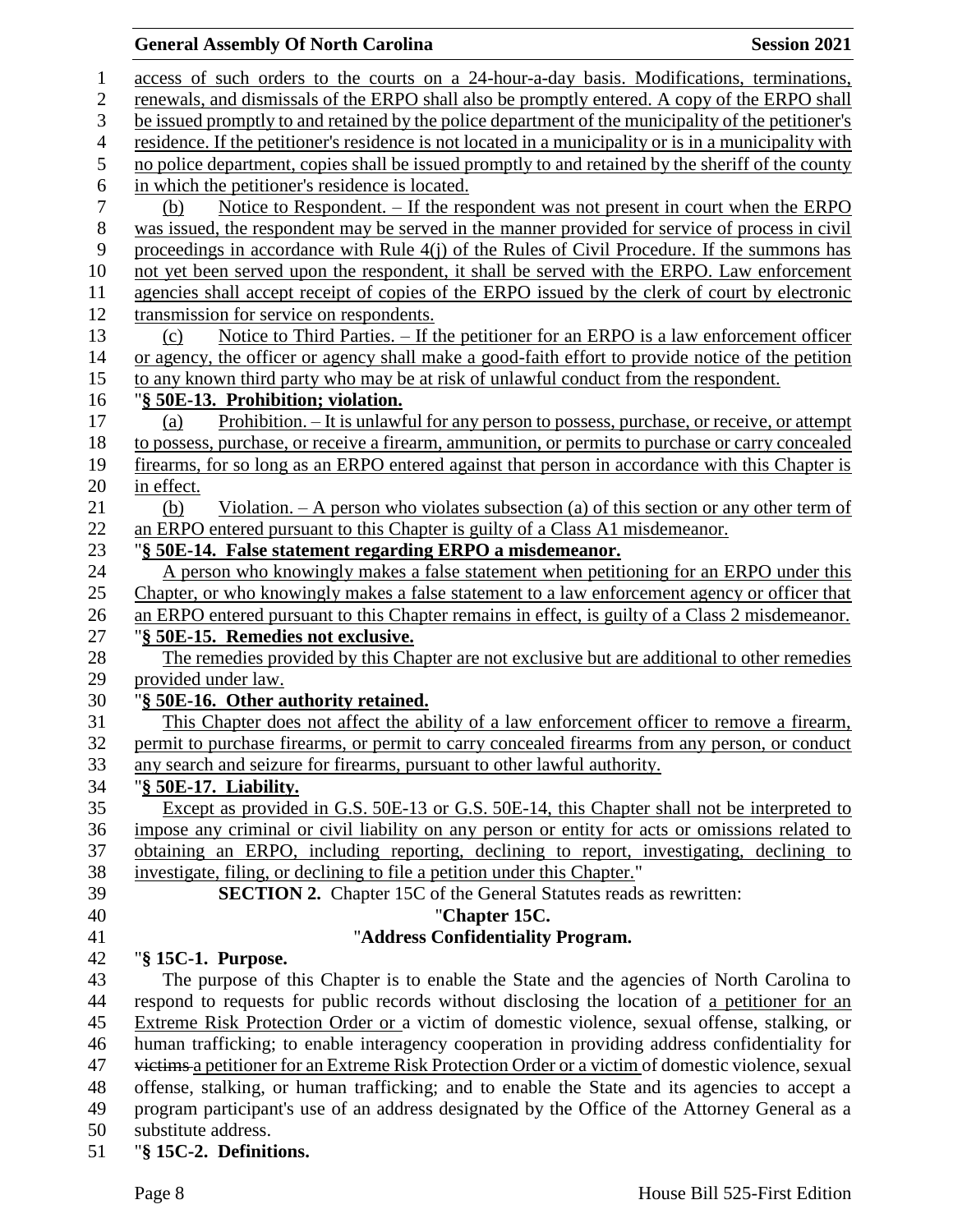|      | <b>General Assembly Of North Carolina</b>                                                                                                                                                                                                                                                                                                                                                        | <b>Session 2021</b> |
|------|--------------------------------------------------------------------------------------------------------------------------------------------------------------------------------------------------------------------------------------------------------------------------------------------------------------------------------------------------------------------------------------------------|---------------------|
|      | The following definitions apply in this Chapter:                                                                                                                                                                                                                                                                                                                                                 |                     |
| (2)  | Address Confidentiality Program or Program. $-$ A program in the Office of<br>the Attorney General to protect the confidentiality of the address of an ERPO<br>petitioner or a relocated victim of domestic violence, sexual offense, or<br>stalking to prevent the petitioner's or victim's assailants or potential assailants<br>from finding the petitioner or victim through public records. |                     |
| (5a) | <u>ERPO petitioner. – The person who petitions for an Extreme Risk Protection</u><br>Order under Chapter 50E of the General Statutes.                                                                                                                                                                                                                                                            |                     |
|      |                                                                                                                                                                                                                                                                                                                                                                                                  |                     |
|      | "§ 15C-3. Address Confidentiality Program.<br>The General Assembly establishes the Address Confidentiality Program in the Office of the                                                                                                                                                                                                                                                          |                     |
|      | Attorney General to protect the confidentiality of the address of an ERPO petitioner or a relocated                                                                                                                                                                                                                                                                                              |                     |
|      | victim of domestic violence, sexual offense, stalking, or human trafficking to prevent the                                                                                                                                                                                                                                                                                                       |                     |
|      | petitioner's or victim's assailants or potential assailants from finding the petitioner or victim                                                                                                                                                                                                                                                                                                |                     |
|      | through public records. Under this Program, the Attorney General shall designate a substitute                                                                                                                                                                                                                                                                                                    |                     |
|      | address for a program participant and act as the agent of the program participant for purposes of                                                                                                                                                                                                                                                                                                |                     |
|      | service of process and receiving and forwarding first-class mail or certified or registered mail.                                                                                                                                                                                                                                                                                                |                     |
|      | The Attorney General shall not be required to forward any mail other than first-class mail or                                                                                                                                                                                                                                                                                                    |                     |
|      | certified or registered mail to the program participant. The Attorney General shall not be required                                                                                                                                                                                                                                                                                              |                     |
|      | to track or otherwise maintain records of any mail received on behalf of a program participant                                                                                                                                                                                                                                                                                                   |                     |
|      | unless the mail is certified or registered mail.                                                                                                                                                                                                                                                                                                                                                 |                     |
|      | "§ 15C-4. Filing and certification of applications; authorization card.                                                                                                                                                                                                                                                                                                                          |                     |
| (a)  | An individual who wants to participate in the Address Confidentiality Program shall                                                                                                                                                                                                                                                                                                              |                     |
|      | file an application with the Attorney General with the assistance of an application assistant. Any                                                                                                                                                                                                                                                                                               |                     |
|      | of the following individuals may apply to the Attorney General to have an address designated by<br>the Attorney General to serve as the substitute address of the individual:                                                                                                                                                                                                                    |                     |
| (1)  | An adult individual.                                                                                                                                                                                                                                                                                                                                                                             |                     |
| (2)  | A parent or guardian acting on behalf of a minor when the minor resides with                                                                                                                                                                                                                                                                                                                     |                     |
|      | the individual.                                                                                                                                                                                                                                                                                                                                                                                  |                     |
| (3)  | A guardian acting on behalf of an incapacitated individual.                                                                                                                                                                                                                                                                                                                                      |                     |
| (b)  | The application shall be dated, signed, and verified by the applicant and shall be                                                                                                                                                                                                                                                                                                               |                     |
|      | signed by the application assistant who assisted in the preparation of the application.                                                                                                                                                                                                                                                                                                          |                     |
| (c)  | The application shall contain all of the following:                                                                                                                                                                                                                                                                                                                                              |                     |
| (1)  | A statement by the applicant that the applicant is an ERPO petitioner or a                                                                                                                                                                                                                                                                                                                       |                     |
|      | victim of domestic violence, sexual offense, stalking, or human trafficking                                                                                                                                                                                                                                                                                                                      |                     |
|      | and that the applicant fears for the applicant's safety or the safety of the                                                                                                                                                                                                                                                                                                                     |                     |
|      | applicant's child.                                                                                                                                                                                                                                                                                                                                                                               |                     |
| (2)  | Evidence Except for an applicant that is an ERPO petitioner, evidence that the                                                                                                                                                                                                                                                                                                                   |                     |
|      | applicant is a victim of domestic violence, sexual offense, stalking, or human                                                                                                                                                                                                                                                                                                                   |                     |
|      | trafficking. For an applicant that is an ERPO petitioner, evidence that the                                                                                                                                                                                                                                                                                                                      |                     |
|      | applicant is at risk from violence or other unlawful conduct from the                                                                                                                                                                                                                                                                                                                            |                     |
|      | respondent in a petition filed under Chapter 50E of the General Statutes. This<br>evidence may include any of the following:                                                                                                                                                                                                                                                                     |                     |
|      | Law enforcement, court, or other federal or state agency records or<br>a.                                                                                                                                                                                                                                                                                                                        |                     |
|      | files.                                                                                                                                                                                                                                                                                                                                                                                           |                     |
|      | Documentation from a domestic violence program if the applicant is<br>b.                                                                                                                                                                                                                                                                                                                         |                     |
|      | alleged to be a victim of domestic violence.                                                                                                                                                                                                                                                                                                                                                     |                     |